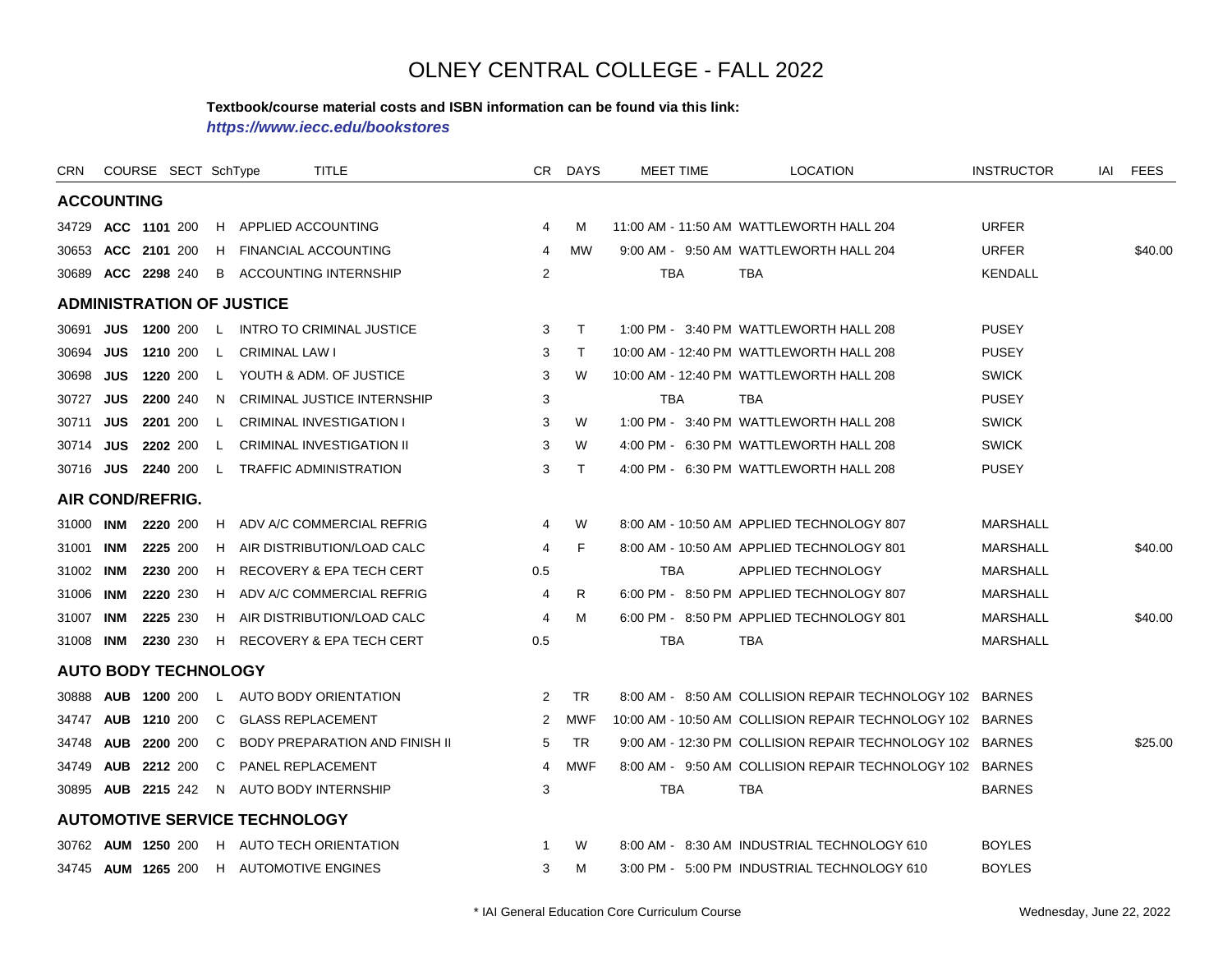| <b>CRN</b>                 |            | COURSE SECT SchType   |              |                                      | <b>TITLE</b>                                        |              | CR DAYS      | MEET TIME  | LOCATION                                     | <b>INSTRUCTOR</b> | IAI | FEES    |
|----------------------------|------------|-----------------------|--------------|--------------------------------------|-----------------------------------------------------|--------------|--------------|------------|----------------------------------------------|-------------------|-----|---------|
|                            |            |                       |              | <b>AUTOMOTIVE SERVICE TECHNOLOGY</b> |                                                     |              |              |            |                                              |                   |     |         |
| 30769                      |            |                       |              |                                      | <b>AUM 2215 240 N AUTOMOTIVE SERVICE INTERNSHIP</b> | 2            |              | <b>TBA</b> | <b>TBA</b>                                   | <b>BOYLES</b>     |     |         |
| 34746                      |            | <b>AUM 2221 200</b>   |              |                                      | H AUTOMOTIVE ELECTRONICS                            |              | 10 MTWR      |            | 9:00 AM - 11:30 AM INDUSTRIAL TECHNOLOGY 610 | <b>BOYLES</b>     |     | \$25.00 |
|                            |            |                       |              |                                      | 30819 AUM 1271 230 C AUTOMOTIVE DIESEL ENGINES      | 3            | M            |            | 6:00 PM - 9:30 PM INDUSTRIAL TECHNOLOGY 610  | <b>SORENSEN</b>   |     |         |
| <b>BUSINESS COURSES</b>    |            |                       |              |                                      |                                                     |              |              |            |                                              |                   |     |         |
| 30821                      |            | <b>BMG 2103 200 H</b> |              | <b>BUSINESS STATISTICS</b>           |                                                     | 3            | W            |            | 11:00 AM - 11:50 AM WATTLEWORTH HALL 204     | <b>URFER</b>      |     |         |
| 34051                      |            | <b>BMK 2101 200</b>   | H.           |                                      | <b>PRINCIPLES OF MARKETING</b>                      | 3            | $\mathsf{T}$ |            | 9:30 AM - 10:45 AM WATTLEWORTH HALL 206      | <b>BENNETT</b>    |     |         |
| 34726                      |            | <b>BMK 2102 200</b>   |              |                                      | H INTRODUCTION TO SALES (8/18-10/13)                | 3            | <b>MW</b>    |            | 12:00 PM - 12:50 PM WATTLEWORTH HALL 102     | ABELL             |     |         |
| 33074                      |            | <b>BOC 2269 240</b>   | N.           |                                      | MEDICAL OFFICE INTERNSHIP I                         | 2            |              | TBA        | TBA                                          | MAYHALL           |     |         |
| 30853                      |            | <b>BOC 2270 240</b>   | B            |                                      | MEDICAL OFFICE INTERNSHIP                           | 3            |              | <b>TBA</b> | <b>TBA</b>                                   | MAYHALL           |     |         |
| 30825                      |            | <b>BUS 1101 200</b>   |              |                                      | H INTRODUCTION TO BUSINESS                          | 3            | WF           |            | 10:00 AM - 10:50 AM WATTLEWORTH HALL 206     | <b>BENNETT</b>    |     |         |
| 33958                      |            | <b>BUS 1101 201</b>   |              |                                      | H INTRODUCTION TO BUSINESS (10/14-12/15)            | 3            | MW           |            | 12:00 PM - 12:50 PM WATTLEWORTH HALL 102     | ABELL             |     |         |
| 30873                      |            | <b>BUS 1198 200</b>   |              |                                      | L TOPICS/ISSUES IN BUSINESS                         | $\mathbf{1}$ |              | TBA        | TBA                                          | <b>KENDALL</b>    |     |         |
| 34744                      |            | <b>BUS 1198 201</b>   |              |                                      | L TOPICS/ISSUES IN BUSINESS                         | -1           |              | <b>TBA</b> | <b>TBA</b>                                   | KENDALL           |     |         |
| 34736                      |            | <b>BUS 1201 200</b>   |              |                                      | H FINANCIAL PLANNING/MANAGEMENT (8/18-10/           | 2            | MWF          |            | 8:00 AM - 8:50 AM WEST RICHLAND CENTER 103   | KENDALL           |     |         |
| 30826                      |            | <b>BUS 2101 200</b>   | H            | <b>BUSINESS LAW 1</b>                |                                                     | 3            | MW           |            | 10:00 AM - 10:50 AM WATTLEWORTH HALL 204     | <b>URFER</b>      |     |         |
| 33259                      |            | <b>SPM 1101 200</b>   |              |                                      | L INTRO TO SPORT MANAGEMENT                         | 3            | <b>TR</b>    |            | 9:30 AM - 10:45 AM WATTLEWORTH HALL 111      | <b>BURRIS</b>     |     |         |
| 33260                      |            |                       |              |                                      | <b>SPM 1110 200 L PRINCIPLES OF COACHING</b>        | 3            | TR.          |            | 11:00 AM - 12:15 PM WATTLEWORTH HALL 111     | <b>BURRIS</b>     |     |         |
| <b>COLLEGE ORIENTATION</b> |            |                       |              |                                      |                                                     |              |              |            |                                              |                   |     |         |
|                            |            |                       |              |                                      | 31525 GEN 1110 200 L LEADERSHIP DEVELOPMENT         | $\mathbf{1}$ |              | TBA        | WATTLEWORTH HALL 206                         | MAYHALL           |     |         |
| <b>COLLEGE PREPARATORY</b> |            |                       |              |                                      |                                                     |              |              |            |                                              |                   |     |         |
|                            |            |                       |              |                                      | 30937 REM 0422 200 H MATH LITERACY (8/18-10/13)     | 4            | TR           |            | 8:00 AM - 9:50 AM WATTLEWORTH HALL 110       | <b>BENSON</b>     |     |         |
| <b>COMPUTER COURSES</b>    |            |                       |              |                                      |                                                     |              |              |            |                                              |                   |     |         |
| 33078                      | <b>CIS</b> |                       |              |                                      | 2180 200 H COMPUTER PROGRAMMING IN C++              | 3            | <b>TR</b>    |            | 1:00 PM - 1:50 PM WATTLEWORTH HALL 302       | <b>MASON</b>      |     |         |
| 30908                      | <b>DAP</b> | 1201 201              | H            |                                      | <b>BUSINESS COMPUTER SYSTEMS</b>                    | 3            | WF           |            | 9:00 AM - 9:50 AM WATTLEWORTH HALL 206       | <b>BENNETT</b>    |     |         |
| 31417                      | <b>IST</b> | 1200 200              | $\mathsf{L}$ |                                      | INTRO TO INFORMATION TECH                           | 3            | <b>MWF</b>   |            | 8:00 AM - 8:50 AM WEST RICHLAND CENTER 100   | <b>MCCORMICK</b>  |     |         |
| 33207                      | IST        | 1220 200              | C            | JAVA PROGRAMMING                     |                                                     | 3            | MWF          |            | 12:00 PM - 1:20 PM WEST RICHLAND CENTER 100  | <b>MCCORMICK</b>  |     |         |
| 33055                      | IST        | 1260 200              | C            | OPERATING SYSTEMS                    |                                                     | 3            | MWF          |            | 9:00 AM - 10:20 AM WEST RICHLAND CENTER 100  | <b>MCCORMICK</b>  |     |         |
| 31430                      | <b>IST</b> | 1298 200              | L.           | <b>TOPICS IN IST</b>                 |                                                     | -1           | $\top$       |            | 11:00 AM - 11:50 AM WEST RICHLAND CENTER 100 | <b>MCCORMICK</b>  |     |         |
| 33056                      | IST        | 2202 200              | C.           | LINUX ESSENTIALS                     |                                                     | 3            | <b>MWF</b>   |            | 10:30 AM - 11:50 AM WEST RICHLAND CENTER 100 | <b>MCCORMICK</b>  |     |         |
| 33888 IST                  |            | 2210 240              | N.           | <b>IST INTERNSHIP</b>                |                                                     | 3            |              | TBA        | TBA                                          | <b>MCCORMICK</b>  |     |         |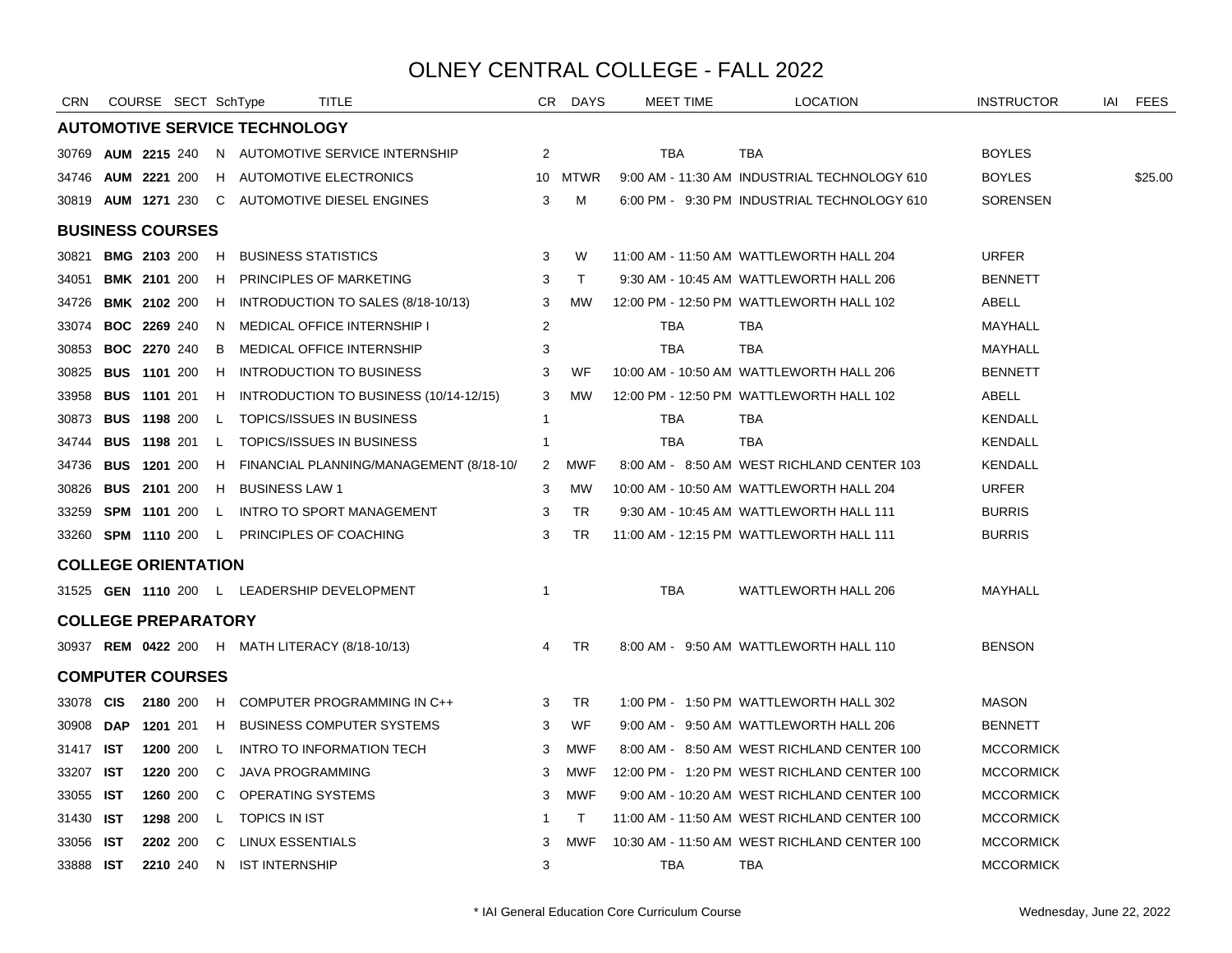| <b>CRN</b>       | COURSE SECT SchType           |              | TITLE                                             |                | CR DAYS      | <b>MEET TIME</b> | <b>LOCATION</b>                              | <b>INSTRUCTOR</b> | IAI     | FEES    |
|------------------|-------------------------------|--------------|---------------------------------------------------|----------------|--------------|------------------|----------------------------------------------|-------------------|---------|---------|
|                  | <b>COSMETOLOGY</b>            |              |                                                   |                |              |                  |                                              |                   |         |         |
| 30901            | COS 1200 200                  | C.           | COSMETOLOGY I                                     |                | 12 MTWRF     |                  | 9:00 AM - 4:30 PM WEST RICHLAND CENTER 3     | <b>MEADOWS</b>    |         | \$15.00 |
| 34750            | COS 1210 200                  | C            | COSMETOLOGY II A                                  |                | 4 MTWRF      |                  | 9:00 AM - 4:30 PM WEST RICHLAND CENTER 3     | <b>MEADOWS</b>    |         |         |
| 34751            | COS 1220 200                  | C            | <b>COSMETOLOGY II B</b>                           |                | 8 MTWRF      |                  | 9:00 AM - 4:30 PM WEST RICHLAND CENTER 3     | <b>MEADOWS</b>    |         |         |
| 31079            | COS 1261 200                  | C.           | NAIL TECHNOLOGY I (8/18-10/13)                    | 4              | MTW          |                  | 5:00 PM - 9:00 PM WEST RICHLAND CENTER 4     | <b>STREMME</b>    |         | \$50.00 |
| 31080            | COS 1262 200                  |              | C NAIL TECHNOLOGY II (10/14-12/15)                | 4              | MTW          |                  | 5:00 PM - 9:00 PM WEST RICHLAND CENTER 4     | <b>STREMME</b>    |         | \$50.00 |
| <b>EDUCATION</b> |                               |              |                                                   |                |              |                  |                                              |                   |         |         |
|                  | 30947 EDU 1114 200            |              | L EDUCATING EXCEPTIONAL CHILDREN                  | 3              | MWF          |                  | 10:00 AM - 10:50 AM WATTLEWORTH HALL 111     | SNIDER            |         |         |
| 34728            | <b>EDU 1116 201</b>           | $\mathsf{L}$ | <b>INTRODUCTION TO TEACHING</b>                   | 3              | MWF          |                  | 11:00 AM - 11:50 AM WATTLEWORTH HALL 111     | <b>SNIDER</b>     |         |         |
| 31333            | EDU 1198 204                  |              | H PATHWAYS TO SUCCESS                             | 2              | $\mathsf{T}$ |                  | 11:00 AM - 11:50 AM WATTLEWORTH HALL 102     | <b>MICHL</b>      |         |         |
| 31334            | EDU 1198 203                  |              | H PATHWAYS TO SUCCESS                             | 2              | $\top$       |                  | 10:00 AM - 10:50 AM WATTLEWORTH HALL 104     | <b>MCDONALD</b>   |         |         |
| 34738            | EDU 1198 206                  |              | H PATHWAYS TO SUCCESS                             | 2              | R            |                  | 11:00 AM - 11:50 AM WATTLEWORTH HALL 102     | <b>MICHL</b>      |         |         |
| 34739            | EDU 1198 201                  |              | H PATHWAYS TO SUCCESS                             | 2              | M            |                  | 12:00 PM - 12:50 PM WATTLEWORTH HALL 109     | <b>BIGARD</b>     |         |         |
| 34740            | EDU 1198 205                  |              | H PATHWAYS TO SUCCESS                             | 2              | W            |                  | 12:00 PM - 12:50 PM WATTLEWORTH HALL 215     | <b>BAKER</b>      |         |         |
| 34741            | EDU 1198 207                  |              | H PATHWAYS TO SUCCESS                             | 2              | F            |                  | 8:00 AM - 8:50 AM WATTLEWORTH HALL 109       | <b>BIGARD</b>     |         |         |
| 34802            | EDU 1198 202                  | H.           | <b>PATHWAYS TO SUCCESS</b>                        | 2              | $\mathsf{T}$ |                  | 10:00 AM - 10:50 AM WEST RICHLAND CENTER 110 | <b>FISHER</b>     |         |         |
| 30948            | EDU 2107 200                  | C.           | PRECLINICAL EXP. IN ED.                           | $\overline{4}$ | <b>MWF</b>   |                  | 9:00 AM - 9:50 AM WATTLEWORTH HALL 111       | <b>SNIDER</b>     |         |         |
|                  | 30875 EDU 2198 200            |              | L TOPICS/ISSUES IN EDUCATION                      | $\mathbf{1}$   |              | TBA              | WELDING AND METALLURGY 721                   | <b>MARSHALL</b>   |         |         |
|                  | <b>ENGLISH/COMMUNICATIONS</b> |              |                                                   |                |              |                  |                                              |                   |         |         |
| 30954            |                               |              | <b>ENG 1111 200 L COMPOSITION I</b>               | 3              | MWF          |                  | 8:00 AM - 8:50 AM WATTLEWORTH HALL 205       | <b>PAYNE</b>      |         | \$30.00 |
| 30956            | <b>ENG 1111 201</b>           |              | L COMPOSITION I                                   | 3              | <b>MWF</b>   |                  | 9:00 AM - 9:50 AM WATTLEWORTH HALL 205       | <b>PAYNE</b>      |         | \$30.00 |
| 30963            | <b>ENG 1111 203</b>           | $\mathsf{L}$ | <b>COMPOSITION I</b>                              | 3              | <b>TR</b>    |                  | 11:00 AM - 12:15 PM WATTLEWORTH HALL 205     | <b>PAYNE</b>      |         | \$30.00 |
| 34760            | <b>ENG 1111 205</b>           | $\mathsf{L}$ | <b>COMPOSITION I</b>                              | 3              | <b>MWF</b>   |                  | 12:00 PM - 12:50 PM WATTLEWORTH HALL 205     | <b>PAYNE</b>      |         | \$30.00 |
| 34890            |                               |              | <b>ENG 1111</b> 217 L COMPOSITION I (8/18-12/15)  | 3              | <b>TR</b>    |                  | 11:00 AM - 12:15 PM WATTLEWORTH HALL 205     | <b>PAYNE</b>      |         |         |
| 30970            | <b>ENG 1121 201 L</b>         |              | <b>COMPOSITION &amp; ANALYSIS</b>                 | 3              | <b>TR</b>    |                  | 9:30 AM - 10:45 AM WATTLEWORTH HALL 205      | <b>PAYNE</b>      |         | \$30.00 |
| 30972            | <b>ENG 1121 202</b>           | $\mathsf{L}$ | <b>COMPOSITION &amp; ANALYSIS</b>                 | 3              | MWF          |                  | 10:00 AM - 10:50 AM WATTLEWORTH HALL 205     | <b>PAYNE</b>      |         | \$30.00 |
| 34761            | <b>ENG 1201 200</b>           |              | H COMMUNICATIONS                                  | 3              | $\mathsf{T}$ |                  | 12:30 PM - 1:45 PM APPLIED TECHNOLOGY 810    | <b>MCDONALD</b>   |         |         |
| 31432            | <b>SPE 1101 200</b>           |              | L FUND. OF EFFECTIVE SPEAKING                     | 3              | <b>MWF</b>   |                  | 9:00 AM - 9:50 AM WATTLEWORTH HALL 104       | <b>MCDONALD</b>   | $\star$ |         |
| 31434            |                               |              | SPE 1101 201 L FUND. OF EFFECTIVE SPEAKING        | 3              | MWF          |                  | 11:00 AM - 11:50 AM WATTLEWORTH HALL 104     | <b>MCDONALD</b>   |         |         |
| 31435            |                               |              | <b>SPE 1101 202 L FUND. OF EFFECTIVE SPEAKING</b> | 3              | <b>TR</b>    |                  | 11:00 AM - 12:15 PM WATTLEWORTH HALL 104     | <b>MCDONALD</b>   |         |         |
| 31437            | <b>SPE 1101 203</b>           |              | L FUND OF EFFECTIVE SPEAKING                      | 3              | MWF          |                  | 1:00 PM - 1:50 PM WATTLEWORTH HALL 104       | <b>MCDONALD</b>   |         |         |
|                  |                               |              | 31439 SPE 1111 200 L INTERPERSONAL COMMUNICATIONS | 3              | MWF          |                  | 10:00 AM - 10:50 AM WATTLEWORTH HALL 104     | <b>MCDONALD</b>   |         |         |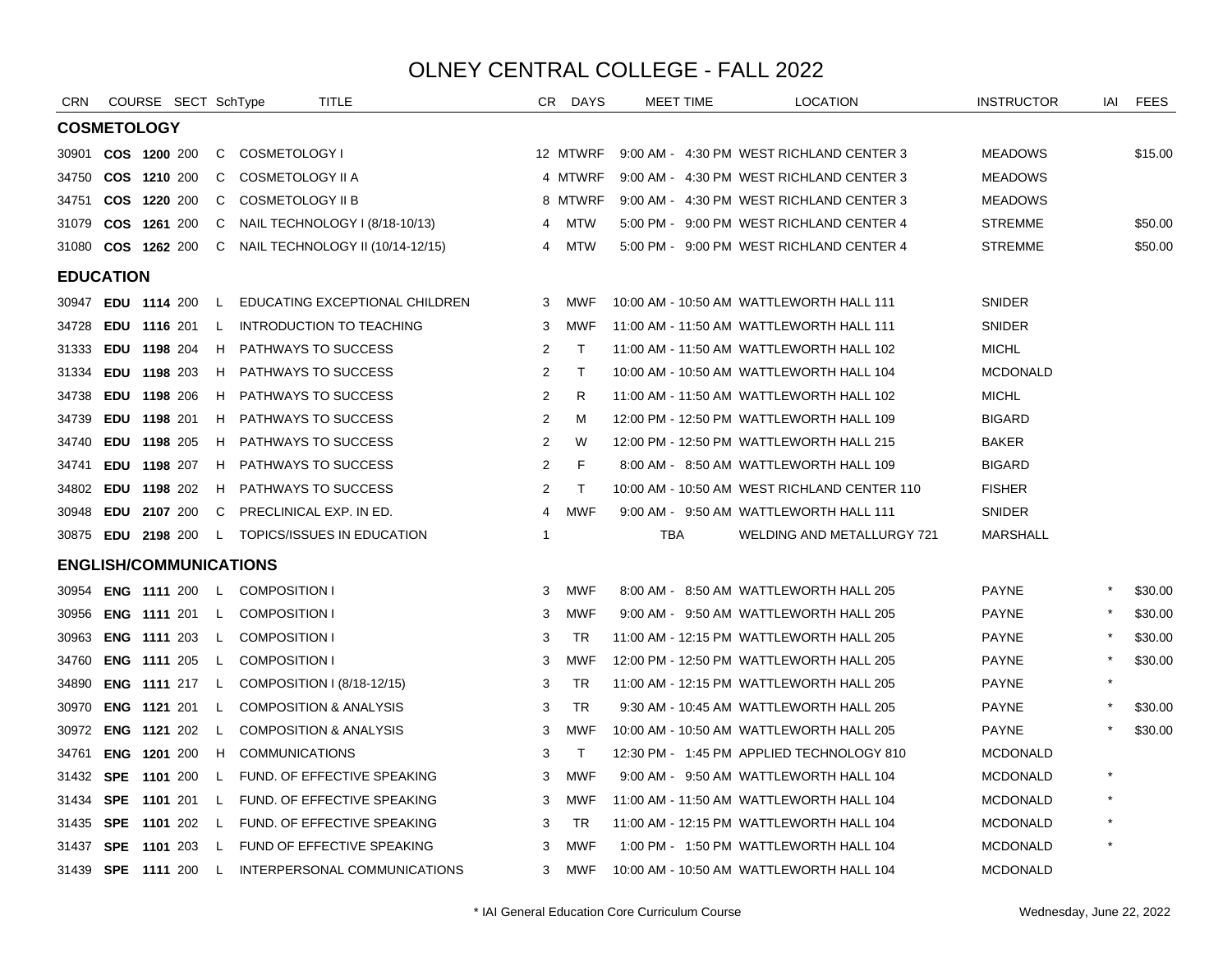| <b>CRN</b>         |            | COURSE SECT SchType           |                |                                     | TITLE                                                               |                | CR DAYS      |                       | <b>MEET TIME</b> | <b>LOCATION</b>                                | <b>INSTRUCTOR</b> | IAI | <b>FEES</b> |
|--------------------|------------|-------------------------------|----------------|-------------------------------------|---------------------------------------------------------------------|----------------|--------------|-----------------------|------------------|------------------------------------------------|-------------------|-----|-------------|
|                    |            | <b>ENGLISH/COMMUNICATIONS</b> |                |                                     |                                                                     |                |              |                       |                  |                                                |                   |     |             |
|                    |            |                               |                |                                     | 30957 SPE 1101 230 H FUND. OF EFFECTIVE SPEAKING                    | 3              | W            |                       |                  | 6:00 PM - 8:50 PM WATTLEWORTH HALL 104         | <b>MCDONALD</b>   |     |             |
|                    |            | <b>HEALTH OCCUPATIONS</b>     |                |                                     |                                                                     |                |              |                       |                  |                                                |                   |     |             |
|                    |            |                               |                |                                     | 34758 <b>HEA 1203</b> 200 C BASIC NURSE ASSIST TRNG PROG (8/3-11/1) | $\overline{7}$ | $\top$       |                       |                  | 8:00 AM - 3:30 PM WATTLEWORTH HALL 108         | <b>AIKMAN</b>     |     | \$7.50      |
|                    |            |                               | C              |                                     |                                                                     |                | US           |                       |                  | 7:00 AM - 4:00 PM LAWRENCE COMMUNITY HEALTHCAR |                   |     |             |
|                    |            | 30854 HEA 1225 200            |                |                                     | L INTRO TO MEDICAL TERMINOLOGY                                      | 3              | $\top$       |                       |                  | 11:00 AM - 11:50 AM WATTLEWORTH HALL 206       | MAYHALL           |     |             |
|                    |            | 34762 HEA 2299 200            |                |                                     | IND. STUDY IN ALLIED HEALTH (8/22-9/12)                             | $\overline{1}$ | M            |                       |                  | 2:30 PM - 3:30 PM WATTLEWORTH HALL 115         | <b>RAUCH</b>      |     |             |
| 34763              |            | <b>HEA 2299 201 I</b>         |                |                                     | IND. STUDY IN ALLIED HEALTH (10/3-10/24)                            | -1             | M            |                       |                  | 2:30 PM - 3:30 PM WATTLEWORTH HALL 115         | RAUCH             |     |             |
| 33065              |            | <b>THM 1211</b> 2H0           | H              |                                     | MASSAGE THERAPY ANAT/PHYS I                                         | 4              | $\top$       |                       |                  | 6:00 PM - 8:30 PM WEST RICHLAND CENTER 10      | <b>FEDDES</b>     |     |             |
| 33064              |            | <b>THM 1201 230</b>           |                |                                     | C INTRO TO MASSAGE THERAPY                                          | $\mathbf{1}$   | W            |                       |                  | 6:00 PM - 7:30 PM WEST RICHLAND CENTER 10      | <b>BURNETT</b>    |     |             |
| <b>HEALTH/P.E.</b> |            |                               |                |                                     |                                                                     |                |              |                       |                  |                                                |                   |     |             |
| 31299 PEI          |            | 1100 200                      | B.             |                                     | <b>CIRCUIT FITNESS TRAINING</b>                                     | $\overline{1}$ |              | <b>TBA</b>            |                  | DR. JOHN STULL THEATRE 101                     | <b>CONLEY</b>     |     | \$30.00     |
| 34799              | <b>PEI</b> | 2198 200                      |                |                                     | H TOPICS IN PHYSICAL EDUCATION                                      | 3              | R.           |                       |                  | 6:00 PM - 7:50 PM WATTLEWORTH HALL 114         | <b>SCHNEIDER</b>  |     |             |
| 33955              |            | EDU 1107 230                  |                | H HEALTH                            |                                                                     | 3              | $\mathsf{T}$ |                       |                  | 6:00 PM - 7:50 PM WATTLEWORTH HALL 206         | <b>BARBEE</b>     |     |             |
|                    |            | 33956 HEC 1101 230            |                | H NUTRITION                         |                                                                     | 3              | м            |                       |                  | 6:00 PM - 7:50 PM WATTLEWORTH HALL 206         | <b>BARBEE</b>     |     |             |
| 31220              |            | <b>PEG 1125 230</b>           | B              |                                     | SOCIAL DANCE (LINE DANCE)                                           | $\overline{1}$ | R            |                       |                  | 6:00 PM - 7:50 PM ELM STREET CHRISTIAN CHURCH  | <b>SMITH</b>      |     |             |
| 31644              |            | PEG 1132 230                  | B              | <b>MODERN DANCE</b>                 |                                                                     | $\mathbf{1}$   | R            |                       |                  | 6:00 PM - 7:50 PM ELM STREET CHRISTIAN CHURCH  | <b>SMITH</b>      |     |             |
|                    |            | 34733 PEG 1132 231            | B              | <b>MODERN DANCE</b>                 |                                                                     | $\mathbf{1}$   | R            |                       |                  | 6:00 PM - 7:50 PM ELM STREET CHRISTIAN CHURCH  | <b>SMITH</b>      |     |             |
|                    |            |                               |                | <b>HUMANITIES/FINE ARTS-SEE IAI</b> |                                                                     |                |              |                       |                  |                                                |                   |     |             |
| 30749              |            | <b>ART 1113 200</b>           | $\overline{B}$ |                                     | INTRODUCTION TO DRAWING                                             | 3              | <b>MW</b>    |                       |                  | 1:00 PM - 3:50 PM WATTLEWORTH HALL 202         | SANDY             |     |             |
|                    |            | 30752 ART 1114 200            | B              | <b>DESIGN I</b>                     |                                                                     | 3              | MWF          |                       |                  | 10:00 AM - 11:50 AM WATTLEWORTH HALL 209       | SANDY             |     | \$30.00     |
| 33934              |            | ART 1116 200                  | B              |                                     | INTRODUCTION TO CERAMICS                                            | 3              | <b>MW</b>    |                       |                  | 1:00 PM - 3:50 PM INDUSTRIAL TECHNOLOGY 621    | YAMATO            |     | \$20.00     |
| 33702              |            | <b>ART 1141 200</b>           |                |                                     | H CINEMA APPRECIATION (10/14-12/15)                                 | 3              | F            |                       |                  | 1:00 PM - 3:50 PM WATTLEWORTH HALL 207         | SANDY             |     |             |
| 30759              |            | ART 2101 200                  | $\mathsf{L}$   | UNDERSTANDING ART                   |                                                                     | 3              | TR           |                       |                  | 1:30 PM - 2:45 PM WATTLEWORTH HALL 202         | SANDY             |     |             |
| 33923              |            | ART 2101 201                  | $\mathsf{L}$   | UNDERSTANDING ART                   |                                                                     | 3              | <b>MWF</b>   |                       |                  | 9:00 AM - 9:50 AM WATTLEWORTH HALL 202         | SANDY             |     |             |
| 30760              |            | ART 2105 200                  | B              |                                     | <b>INTERMEDIATE DRAWING</b>                                         | 3              | <b>MWF</b>   | 1:00 PM - 2:50 PM TBA |                  |                                                | SANDY             |     |             |
| 33160              |            | <b>ART 2112</b> 200           | B              | <b>DESIGN II</b>                    |                                                                     | 3              | <b>TR</b>    |                       |                  | 9:30 AM - 11:45 AM INDUSTRIAL TECHNOLOGY 621   | SANDY             |     |             |
| 33937              |            | ART 2115 200                  | B              |                                     | INTERMEDIATE CERAMICS                                               | 3              | MW           |                       |                  | 1:00 PM - 3:50 PM INDUSTRIAL TECHNOLOGY 621    | YAMATO            |     | \$20.00     |
| 33924              |            | ART 2191 200                  | L.             | <b>GLOBAL ART HISTORY</b>           |                                                                     | 3              | MWF          |                       |                  | 8:00 AM - 8:50 AM WATTLEWORTH HALL 202         | SANDY             |     |             |
|                    |            | 30872 DRA 1111 200            | $\mathsf{L}$   |                                     | INTRODUCTION TO THEATRE                                             | 3              | <b>TR</b>    |                       |                  | 11:00 AM - 12:15 PM WATTLEWORTH HALL 216       | <b>PITTMAN</b>    |     |             |
| 30870              |            | DRA 1141 200                  | C              | <b>ACTING WORKSHOP</b>              |                                                                     | 3              | <b>TR</b>    |                       |                  | 11:00 AM - 12:15 PM WATTLEWORTH HALL 216       | <b>PITTMAN</b>    |     |             |
|                    |            | 30977 HUM 2161 200            | $\mathsf{L}$   |                                     | <b>FORGING THE AMERICAN CHARACTER</b>                               | 3              | <b>MWF</b>   |                       |                  | 9:00 AM - 9:50 AM WATTLEWORTH HALL 106         | <b>ROCHE</b>      |     |             |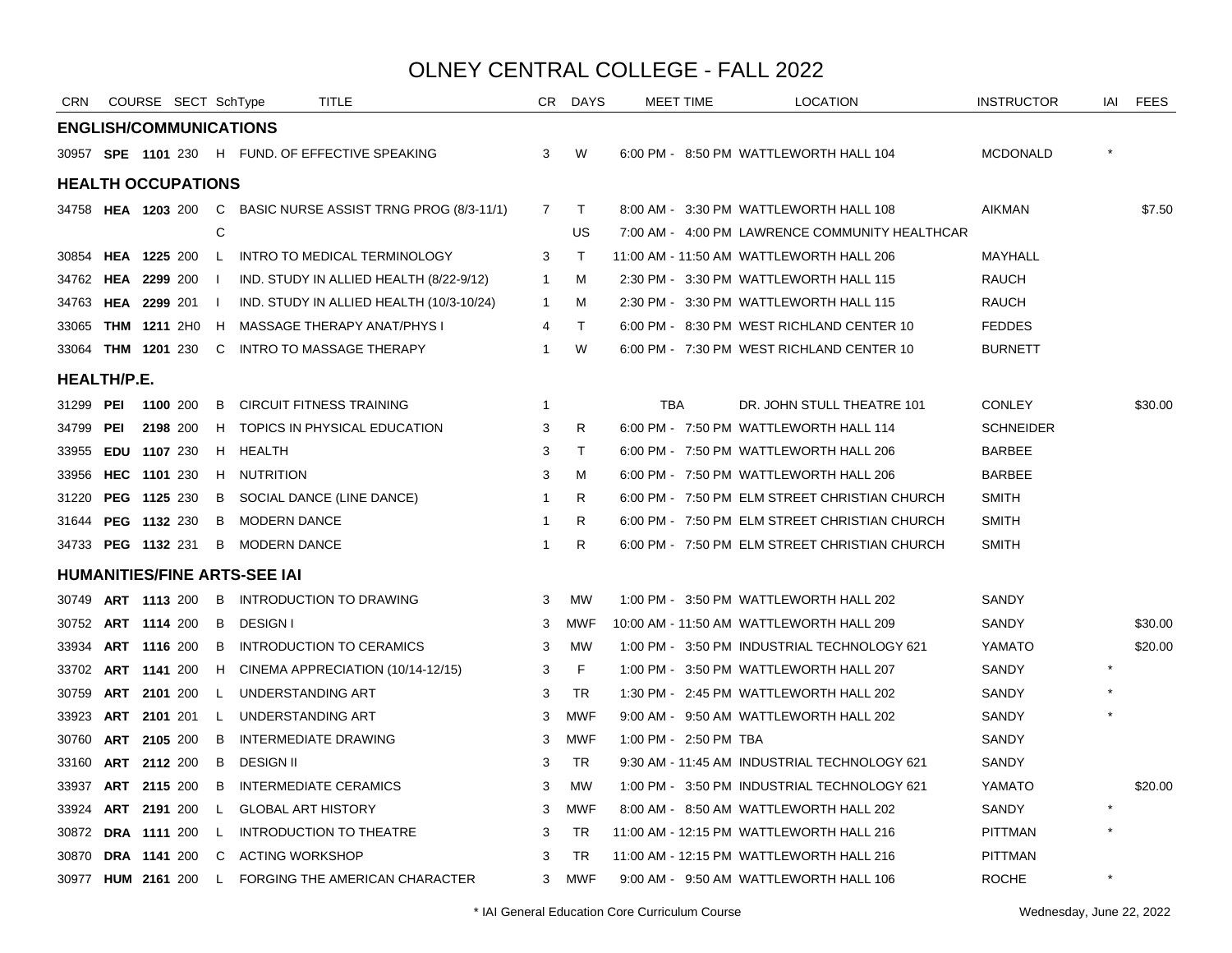| CRN       |            | COURSE SECT SchType |      |              |                                     | TITLE                                                | CR. | DAYS       | <b>MEET TIME</b> | <b>LOCATION</b>                          | <b>INSTRUCTOR</b> |         | IAI FEES |
|-----------|------------|---------------------|------|--------------|-------------------------------------|------------------------------------------------------|-----|------------|------------------|------------------------------------------|-------------------|---------|----------|
|           |            |                     |      |              | <b>HUMANITIES/FINE ARTS-SEE IAI</b> |                                                      |     |            |                  |                                          |                   |         |          |
| 30978     |            |                     |      |              |                                     | <b>HUM 2161 201 L FORGING THE AMERICAN CHARACTER</b> | 3   | <b>MWF</b> |                  | 10:00 AM - 10:50 AM WATTLEWORTH HALL 106 | <b>ROCHE</b>      |         |          |
| 31478     | <b>INS</b> | 1101 200            |      | B            | <b>CLASS INSTRUMENTS I</b>          |                                                      | -1  | <b>TR</b>  |                  | 4:00 PM - 5:15 PM WATTLEWORTH HALL 216   | <b>BAKER</b>      |         |          |
| 31160     | INS        | 1111 280            |      | A            |                                     | <b>INSTRUMENTAL APPLIED MUSIC I</b>                  | -1  |            | TBA              | <b>WATTLEWORTH HALL 215</b>              | <b>BAKER</b>      |         | \$60.00  |
| 31161     | INS        | 1112 280            |      | A            |                                     | INSTRUMENTAL APPLIED MUSIC II                        |     |            | <b>TBA</b>       | <b>WATTLEWORTH HALL 215</b>              | <b>BAKER</b>      |         | \$60.00  |
| 31163     | INS        | 1113 280            |      | A            |                                     | INSTRUMENTAL APPLIED MUSIC III                       |     |            | <b>TBA</b>       | <b>WATTLEWORTH HALL 215</b>              | <b>BAKER</b>      |         | \$60.00  |
| 31164     | <b>INS</b> | 1114 280            |      | A            |                                     | INSTRUMENTAL APPLIED MUSIC IV                        | -1  |            | <b>TBA</b>       | <b>WATTLEWORTH HALL 215</b>              | <b>BAKER</b>      |         | \$60.00  |
| 31165     | INS        | 1121 200            |      | C            | <b>CONCERT BAND I</b>               |                                                      | 2   | <b>MW</b>  |                  | 2:15 PM - 3:30 PM WATTLEWORTH HALL 216   | <b>BAKER</b>      |         |          |
| 31168     | INS        | 1123 200            |      | C.           | STAGE BAND I                        |                                                      | -1  | <b>TR</b>  |                  | 1:00 PM - 2:15 PM WATTLEWORTH HALL 216   | <b>BAKER</b>      |         |          |
| 31169     | INS        | 1141 200            |      | C            | JAZZ BAND I                         |                                                      | -1  | <b>TR</b>  |                  | 2:30 PM - 3:45 PM WATTLEWORTH HALL 216   | <b>BAKER</b>      |         |          |
| 31170     | <b>INS</b> | 1143 200            |      | C            | PEP BAND I                          |                                                      | -1  | <b>MW</b>  |                  | 3:45 PM - 5:00 PM WATTLEWORTH HALL 216   | <b>BAKER</b>      |         |          |
| 31171     | INS        | 2111 280            |      | A            |                                     | INSTRUMENTAL APPLIED MUSIC V                         | -1  |            | TBA              | WATTLEWORTH HALL 215                     | <b>BAKER</b>      |         | \$60.00  |
| 31172 INS |            | 2112 280            |      | $\mathsf{A}$ |                                     | INSTRUMENTAL APPLIED MUSIC VI                        | -1  |            | <b>TBA</b>       | <b>WATTLEWORTH HALL 215</b>              | <b>BAKER</b>      |         | \$60.00  |
| 34331     | INS        | 2113 280            |      | $\mathsf{A}$ |                                     | INSTRUMENTAL APPLIED MUSIC VII                       | -1  |            | TBA              | <b>WATTLEWORTH HALL 215</b>              | <b>BAKER</b>      |         | \$60.00  |
| 31175     | INS        | 2121 200            |      | C            | <b>CONCERT BAND III</b>             |                                                      | 2   | <b>MW</b>  |                  | 2:15 PM - 3:30 PM WATTLEWORTH HALL 216   | <b>BAKER</b>      |         |          |
| 31557     | <b>INS</b> | 2123 200            |      | C            | <b>STAGE BAND III</b>               |                                                      | -1  | <b>TR</b>  |                  | 1:00 PM - 2:15 PM WATTLEWORTH HALL 216   | <b>BAKER</b>      |         |          |
| 31176     | <b>INS</b> | 2141 200            |      | C            | JAZZ BAND III                       |                                                      | -1  | <b>TR</b>  |                  | 2:30 PM - 3:45 PM WATTLEWORTH HALL 216   | <b>BAKER</b>      |         |          |
| 31558     | <b>INS</b> | 2143 200            |      | C            | PEP BAND III                        |                                                      | -1  | <b>MW</b>  |                  | 3:45 PM - 5:00 PM WATTLEWORTH HALL 216   | <b>BAKER</b>      |         |          |
| 31179     |            | <b>KEY 1102 200</b> |      | B            | <b>CLASS PIANO II</b>               |                                                      | -1  | <b>TR</b>  |                  | 10:00 AM - 10:50 AM WATTLEWORTH HALL 215 | <b>BAKER</b>      |         |          |
| 31181     |            | KEY 1103 200        |      | B.           | CLASS PIANO III                     |                                                      | -1  | <b>TR</b>  |                  | 10:00 AM - 10:50 AM WATTLEWORTH HALL 215 | <b>BAKER</b>      |         |          |
| 31182     |            | <b>KEY 1104 200</b> |      | B            | <b>CLASS PIANO IV</b>               |                                                      | -1  | TR         |                  | 10:00 AM - 10:50 AM WATTLEWORTH HALL 215 | <b>BAKER</b>      |         |          |
| 31050     | LIT        | 2101 200            |      | L.           |                                     | <b>INTRODUCTION TO LITERATURE</b>                    | 3   | MWF        |                  | 11:00 AM - 11:50 AM WATTLEWORTH HALL 205 | <b>PAYNE</b>      |         | \$30.00  |
| 31189     |            | <b>MUS 1101 200</b> |      | L.           | <b>MUSIC APPRECIATION</b>           |                                                      | 3   | <b>MWF</b> |                  | 11:00 AM - 11:50 AM WATTLEWORTH HALL 216 | <b>PITTMAN</b>    |         |          |
| 31191     |            | <b>MUS 1101 201</b> |      | $\mathsf{L}$ | <b>MUSIC APPRECIATION</b>           |                                                      | 3   | <b>TR</b>  |                  | 9:30 AM - 10:45 AM WATTLEWORTH HALL 216  | <b>PITTMAN</b>    |         |          |
| 31195     |            | MUS 1102 200        |      | L.           |                                     | HISTORY OF AMERICAN MUSIC                            | 3   | <b>MWF</b> |                  | 9:00 AM - 9:50 AM WATTLEWORTH HALL 216   | <b>PITTMAN</b>    |         |          |
| 31196     |            | <b>MUS 1103 200</b> |      | L.           |                                     | MUSIC IN MULTICULTURAL AMERICA                       | 3   | <b>TR</b>  |                  | 11:00 AM - 12:15 PM WATTLEWORTH HALL 215 | <b>BAKER</b>      |         |          |
| 31198     |            | MUS 1111 200        |      | L.           | <b>MUSIC FUNDAMENTALS</b>           |                                                      | 3   | <b>MWF</b> |                  | 1:00 PM - 1:50 PM WATTLEWORTH HALL 215   | <b>BAKER</b>      |         |          |
| 31199     |            | <b>MUS 1121 200</b> |      | C.           |                                     | MUS THRY SGT SNG & EAR TNG I                         | 4   | MWF        |                  | 10:00 AM - 10:50 AM WATTLEWORTH HALL 215 | <b>BAKER</b>      |         |          |
| 31201     |            | <b>MUS 2121 200</b> |      | C            |                                     | MUS THRY SGT SNG & EAR TNG III                       | 4   | MWF        |                  | 11:00 AM - 11:50 AM WATTLEWORTH HALL 215 | <b>BAKER</b>      |         |          |
| 31270     | PHI        | 1111 200            |      | L.           |                                     | INTRODUCTION TO PHILOSOPHY                           | 3   | <b>MWF</b> |                  | 12:00 PM - 12:50 PM WATTLEWORTH HALL 106 | <b>ROCHE</b>      |         |          |
| 31272     | <b>PHI</b> | 2101 200            |      | $\mathsf{L}$ |                                     | <b>INTRODUCTION TO ETHICS</b>                        | 3   | <b>MWF</b> |                  | 9:00 AM - 9:50 AM WATTLEWORTH HALL 102   | <b>KENDALL</b>    |         |          |
| 31282     | PHI        | 2101 201            |      | L.           |                                     | INTRODUCTION TO ETHICS                               | 3   | MWF        |                  | 10:00 AM - 10:50 AM WATTLEWORTH HALL 102 | <b>KENDALL</b>    |         |          |
| 31285 PHI |            | 2101 202            | - Li |              |                                     | <b>INTRODUCTION TO ETHICS</b>                        | 3   | <b>MWF</b> |                  | 1:00 PM - 1:50 PM WATTLEWORTH HALL 102   | KENDALL           | $\star$ |          |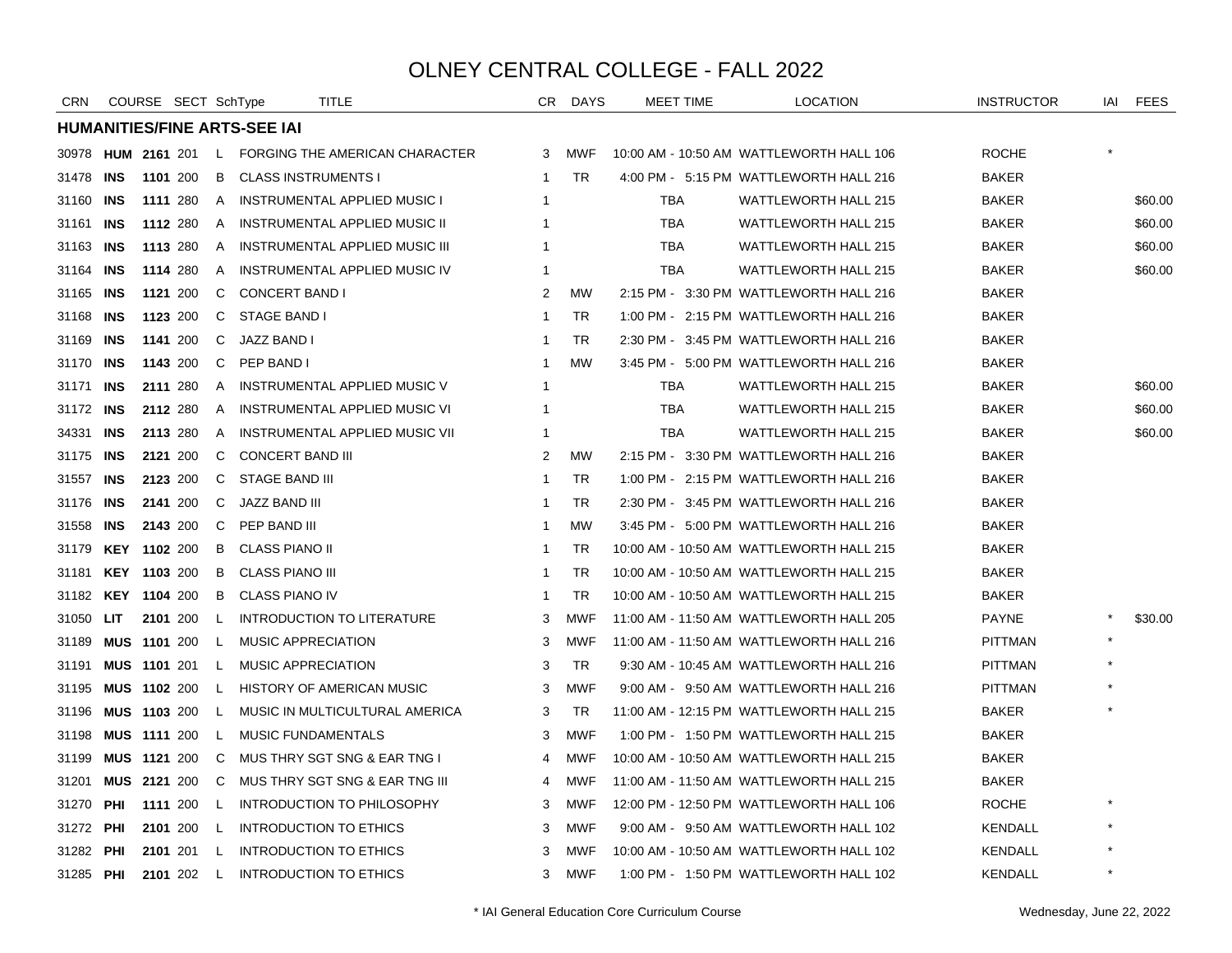| <b>CRN</b> |            | COURSE SECT SchType |              | TITLE                               |                         | CR DAYS      | <b>MEET TIME</b> | LOCATION                                    | <b>INSTRUCTOR</b> | IAI | FEES    |
|------------|------------|---------------------|--------------|-------------------------------------|-------------------------|--------------|------------------|---------------------------------------------|-------------------|-----|---------|
|            |            |                     |              | <b>HUMANITIES/FINE ARTS-SEE IAI</b> |                         |              |                  |                                             |                   |     |         |
| 31286      |            | <b>PHI 2111 200</b> | $\mathsf{L}$ | <b>INTRODUCTION TO LOGIC</b>        | 3                       | <b>MWF</b>   |                  | 11:00 AM - 11:50 AM WATTLEWORTH HALL 102    | <b>KENDALL</b>    |     |         |
| 31367      |            | VOC 1111 280        | $\mathsf{A}$ | <b>VOCAL APPLIED MUSIC I</b>        | -1                      |              | <b>TBA</b>       | <b>WATTLEWORTH HALL 215</b>                 | <b>PITTMAN</b>    |     | \$60.00 |
| 31368      |            | VOC 1111 281        |              | A VOCAL APPLIED MUSIC I             | $\overline{\mathbf{1}}$ |              | <b>TBA</b>       | <b>WATTLEWORTH HALL 215</b>                 | <b>PITTMAN</b>    |     | \$60.00 |
| 31369      |            | VOC 1113 280        | A            | <b>VOCAL APPLIED MUSIC III</b>      | -1                      |              | <b>TBA</b>       | <b>WATTLEWORTH HALL 215</b>                 | PITTMAN           |     | \$60.00 |
| 31370      |            | VOC 1113 281        | A            | <b>VOCAL APPLIED MUSIC III</b>      | -1                      |              | <b>TBA</b>       | <b>WATTLEWORTH HALL 215</b>                 | PITTMAN           |     | \$60.00 |
| 31371      |            | VOC 1121 200        | C            | <b>CHOIR I</b>                      | 2                       | <b>MWF</b>   |                  | 12:00 PM - 12:50 PM WATTLEWORTH HALL 216    | PITTMAN           |     |         |
| 31374      |            | VOC 2111 280        | A            | VOCAL APPLIED MUSIC V               | $\mathbf{1}$            |              | TBA              | <b>WATTLEWORTH HALL 215</b>                 | PITTMAN           |     | \$60.00 |
| 31375      |            | VOC 2111 281        | $\mathsf{A}$ | VOCAL APPLIED MUSIC V               | $\mathbf 1$             |              | <b>TBA</b>       | <b>WATTLEWORTH HALL 215</b>                 | PITTMAN           |     | \$60.00 |
| 31376      |            | VOC 2113 280        | A            | VOCAL APPLIED MUSIC VII             | $\mathbf 1$             |              | <b>TBA</b>       | <b>WATTLEWORTH HALL 215</b>                 | PITTMAN           |     | \$60.00 |
| 31377      |            | VOC 2113 281        | A            | VOCAL APPLIED MUSIC VII             | $\mathbf 1$             |              | TBA              | <b>WATTLEWORTH HALL 215</b>                 | PITTMAN           |     | \$60.00 |
| 31378      |            | VOC 2121 200        | C            | <b>CHOIR III</b>                    | 2                       | <b>MWF</b>   |                  | 12:00 PM - 12:50 PM WATTLEWORTH HALL 216    | <b>PITTMAN</b>    |     |         |
| 31459      |            | ART 2298 231        | C.           | ART TOPICS - OIL PAINTING           | 3                       | W            |                  | 6:00 PM - 8:50 PM WATTLEWORTH HALL 202      | YAMATO            |     |         |
| 33071      |            | ART 2298 230        | C            | ART TOPICS - OPEN STUDIO            | 3                       | $\top$       |                  | 6:00 PM - 8:50 PM INDUSTRIAL TECHNOLOGY 621 | YAMATO            |     |         |
| 31380      |            | VOC 1101 230        | B            | <b>CLASS VOICE I</b>                | -1                      | R.           |                  | 6:00 PM - 7:40 PM WATTLEWORTH HALL 216      | <b>PITTMAN</b>    |     |         |
| 31381      |            | VOC 1151 230        | C            | <b>COMMUNITY CHOIR I</b>            | -1                      | T.           |                  | 6:00 PM - 6:55 PM WATTLEWORTH HALL 216      | <b>PITTMAN</b>    |     |         |
| 31382      |            | VOC 1152 230        | C            | <b>COMMUNITY CHOIR II</b>           | -1                      | T.           |                  | 7:00 PM - 7:55 PM WATTLEWORTH HALL 216      | <b>PITTMAN</b>    |     |         |
| 31383      |            | VOC 2151 230        | C            | <b>COMMUNITY CHOIR III</b>          | -1                      | T.           |                  | 7:00 PM - 7:55 PM WATTLEWORTH HALL 216      | PITTMAN           |     |         |
|            |            |                     |              | <b>INDUSTRIAL MAINTENANCE TECH.</b> |                         |              |                  |                                             |                   |     |         |
| 34928      | INM        | 1205 200            |              | H FLUID POWER                       | 4                       | м            |                  | 8:00 AM - 11:50 AM AUTO BODY BUILDING 505   | <b>MARSHALL</b>   |     |         |
| 34929      | <b>INM</b> | 1212 200            |              | H CPT SAFETY                        | 3                       | MT           |                  | 1:00 PM - 2:50 PM APPLIED TECHNOLOGY 801    | <b>MARSHALL</b>   |     | \$30.00 |
| 34930      | INM        | 1214 200            | H            | CPT MANUFACTURING PROCESS           | 3                       | <b>WR</b>    |                  | 1:00 PM - 2:50 PM APPLIED TECHNOLOGY 801    | <b>MARSHALL</b>   |     | \$30.00 |
| 30993      | INM        | 2200 200            | H            | ELECTRO-MECHANICS I                 | 5                       | R            |                  | 8:00 AM - 11:50 AM APPLIED TECHNOLOGY 807   | <b>MARSHALL</b>   |     |         |
| 34927      | <b>INM</b> | 2206 200            | C            | PROGRAMMABLE CONTROLLERS I          | 3                       | $\top$       |                  | 8:00 AM - 11:40 AM APPLIED TECHNOLOGY 801   | SPILLMAN          |     | \$30.00 |
| 30996      | <b>INM</b> | 2208 200            | L.           | PROGRAMMABLE CONTROLLERS II         | 3                       | T.           |                  | 8:00 AM - 11:40 AM APPLIED TECHNOLOGY 801   | SPILLMAN          |     | \$30.00 |
| 30998      | <b>INM</b> | 2209 240            | N            | <b>INM INTERNSHIP</b>               | 2                       |              | <b>TBA</b>       | TBA                                         | MARSHALL          |     |         |
| 34926      | INM        | 2212 200            | C            | PROGRAMMABLE CONTROLLERS III        | 3                       | $\mathsf{T}$ |                  | 8:00 AM - 11:40 AM APPLIED TECHNOLOGY 801   | SPILLMAN          |     | \$30.00 |
| 34955      | INM        | 1205 230            | H            | <b>FLUID POWER</b>                  | 4                       | м            |                  | 6:00 PM - 9:50 PM AUTO BODY BUILDING 505    | <b>SNIDER</b>     |     |         |
| 31004      | INM        | 2200 230            | H            | ELECTRO-MECHANICS I                 | 5                       | W            |                  | 6:00 PM - 9:50 PM APPLIED TECHNOLOGY 801    | <b>SHRYOCK</b>    |     | \$50.00 |
| 34944      | INM        | 2206 230            | C            | PROGRAMMABLE CONTROLLERS I          | 3                       | T.           |                  | 6:00 PM - 9:30 PM APPLIED TECHNOLOGY 801    | SPILLMAN          |     | \$30.00 |
| 30994      | <b>INM</b> | 2207 230            | H            | ROBOTICS TECHNOLOGY                 | 3                       |              | TBA              | APPLIED TECHNOLOGY                          | <b>MARSHALL</b>   |     |         |
| 31005      | INM        | 2208 230            | L            | PROGRAMMABLE CONTROLLERS II         | 3                       | T.           |                  | 6:00 PM - 9:30 PM APPLIED TECHNOLOGY 801    | SPILLMAN          |     | \$30.00 |
| 34945 INM  |            | 2212 230            | C            | <b>PROGRAMMABLE CONTROLLERS III</b> | 3                       | T.           |                  | 6:00 PM - 9:30 PM APPLIED TECHNOLOGY 801    | <b>SPILLMAN</b>   |     | \$30.00 |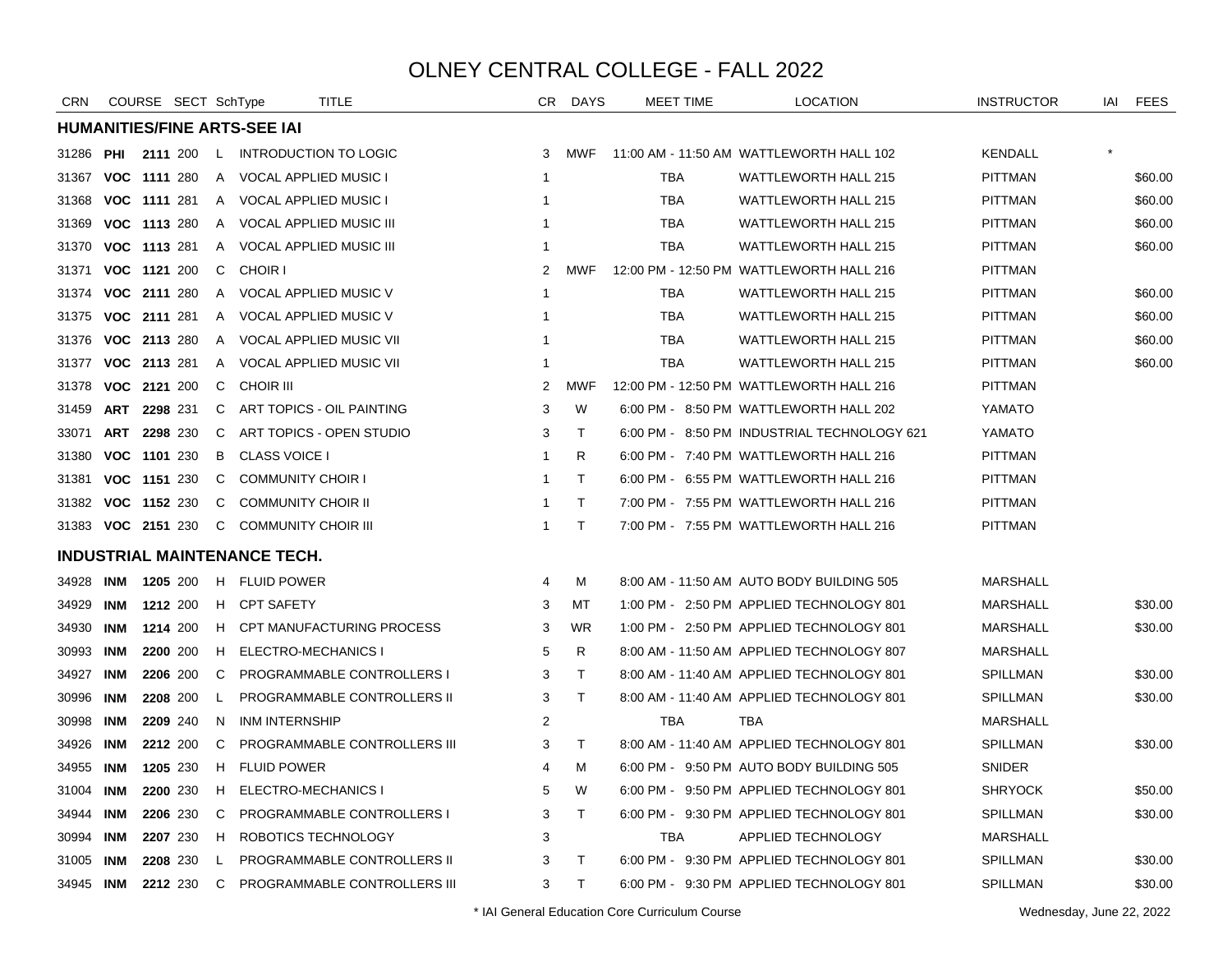| <b>CRN</b>     | COURSE SECT SchType |  |              |                                          | <b>TITLE</b>                                           |    | CR DAYS    | <b>MEET TIME</b>           | <b>LOCATION</b>                                  | <b>INSTRUCTOR</b> | IAI     | <b>FEES</b> |
|----------------|---------------------|--|--------------|------------------------------------------|--------------------------------------------------------|----|------------|----------------------------|--------------------------------------------------|-------------------|---------|-------------|
|                | <b>MATHEMATICS</b>  |  |              |                                          |                                                        |    |            |                            |                                                  |                   |         |             |
|                | 31056 MTH 1102 200  |  |              | H COLLEGE ALGEBRA                        |                                                        | 4  | <b>MWF</b> |                            | 9:00 AM - 9:50 AM WATTLEWORTH HALL 113           | <b>BOHNHOFF</b>   |         |             |
| 31057          | MTH 1102 201        |  |              | H COLLEGE ALGEBRA                        |                                                        | 4  | <b>MWF</b> |                            | 10:00 AM - 10:50 AM WATTLEWORTH HALL 113         | <b>BOHNHOFF</b>   |         |             |
| 31472          | <b>MTH 1102 203</b> |  |              |                                          | H COLLEGE ALGEBRA (10/14-12/15)                        | 4  | TR         |                            | 10:00 AM - 11:50 AM WATTLEWORTH HALL 110         | <b>BENSON</b>     |         |             |
| 31060          | MTH 1103 200        |  |              | H LIBERAL ARTS MATH                      |                                                        | 3  | <b>MW</b>  |                            | 9:00 AM - 9:50 AM WATTLEWORTH HALL 112           | <b>CUTRIGHT</b>   | $\star$ |             |
| 31063          | MTH 1103 201        |  |              | H LIBERAL ARTS MATH                      |                                                        | 3  | <b>TR</b>  |                            | 10:00 AM - 10:50 AM WATTLEWORTH HALL 112         | <b>CUTRIGHT</b>   | $\star$ |             |
| 31067          |                     |  |              |                                          | <b>MTH 1121 200 H MATHEMATICS FOR ELE. MAJORS</b>      | 4  | <b>MWF</b> |                            | 10:00 AM - 10:50 AM WATTLEWORTH HALL 112         | <b>CUTRIGHT</b>   |         |             |
| 31068          |                     |  |              |                                          | MTH 1131 200 L INTRODUCTION TO STATISTICS              | 3  | TR.        |                            | 9:30 AM - 10:45 AM WATTLEWORTH HALL 113          | <b>BOHNHOFF</b>   | $\star$ |             |
| 31070          |                     |  |              | <b>MTH 1151 200 L FINITE MATHEMATICS</b> |                                                        | 3  | TR.        |                            | 1:00 PM - 2:15 PM WATTLEWORTH HALL 113           | <b>BOHNHOFF</b>   | $\star$ |             |
| 33052          |                     |  |              | MTH 1153 200 L STATISTICS                |                                                        | 3  | TR.        |                            | 8:00 AM - 9:15 AM WATTLEWORTH HALL 112           | <b>CUTRIGHT</b>   | $\star$ |             |
| 31076          | <b>MTH 1171 200</b> |  | L.           |                                          | CALC. & ANALYTIC GEOMETRY I                            |    |            |                            | 5 MTWRF 11:00 AM - 11:50 AM WATTLEWORTH HALL 112 | <b>CUTRIGHT</b>   | $\star$ |             |
| 30868          | MTH 1201 203        |  |              |                                          | L TECHNICAL MATHEMATICS                                | 3  | <b>TR</b>  |                            | 12:00 PM - 1:15 PM WELDING AND METALLURGY 721    | <b>THILKER</b>    |         |             |
| 30905          |                     |  |              |                                          | MTH 1201 202 H TECHNICAL MATHEMATICS (10/14-12/15)     | 2  | <b>MWF</b> |                            | 8:00 AM - 8:50 AM WEST RICHLAND CENTER 7         | <b>LAFIKES</b>    |         |             |
| 33053          |                     |  |              |                                          | MTH 1201 201 L TECHNICAL MATHEMATICS                   | 3  | MWF        |                            | 12:00 PM - 12:50 PM WATTLEWORTH HALL 110         | <b>LAFIKES</b>    |         |             |
| 31078          | <b>MTH 2173 200</b> |  | $\mathsf{L}$ |                                          | CALC. & ANALYTIC GEOMETRY III                          | 4  |            |                            | MTWR 11:00 AM - 11:50 AM WATTLEWORTH HALL 113    | <b>BOHNHOFF</b>   | $\star$ |             |
|                |                     |  |              |                                          | 34724 PRE 0420 201 H INTERMEDIATE ALGEBRA (8/18-10/13) | 4  | TR         |                            | 10:00 AM - 11:50 AM WATTLEWORTH HALL 110         | <b>BENSON</b>     |         |             |
| <b>NURSING</b> |                     |  |              |                                          |                                                        |    |            |                            |                                                  |                   |         |             |
| 31095          | <b>NUR 1200 520</b> |  |              | H MATH FOR NURSING                       |                                                        | 3  | М          |                            | 2:00 PM - 4:50 PM WATTLEWORTH HALL 206           | <b>SMITHENRY</b>  |         |             |
|                | 31099 NUR 1201 520  |  |              | C NURSING I                              |                                                        | 10 | м          |                            | 9:00 AM - 10:50 AM WATTLEWORTH HALL 217          | <b>HUSTAD</b>     |         | \$875.40    |
|                |                     |  | C            |                                          |                                                        |    | М          |                            | 9:00 AM - 10:50 AM WATTLEWORTH HALL 218          |                   |         |             |
|                |                     |  | С            |                                          |                                                        |    | T.         |                            | 7:00 AM - 3:00 PM WATTLEWORTH HALL 217           |                   |         |             |
|                |                     |  | C            |                                          |                                                        |    | T.         | 7:00 AM - 3:00 PM CLINICAL |                                                  |                   |         |             |
|                |                     |  | C            |                                          |                                                        |    | F          |                            | 8:30 AM - 10:20 AM WATTLEWORTH HALL 213          |                   |         |             |
|                |                     |  | С            |                                          |                                                        |    | F          |                            | 8:30 AM - 10:20 AM WATTLEWORTH HALL 217          |                   |         |             |
|                |                     |  | C            |                                          |                                                        |    | W          |                            | 9:00 AM - 11:50 AM WATTLEWORTH HALL 218          |                   |         |             |
|                |                     |  | C            |                                          |                                                        |    | W          |                            | 9:00 AM - 11:50 AM WATTLEWORTH HALL 217          |                   |         |             |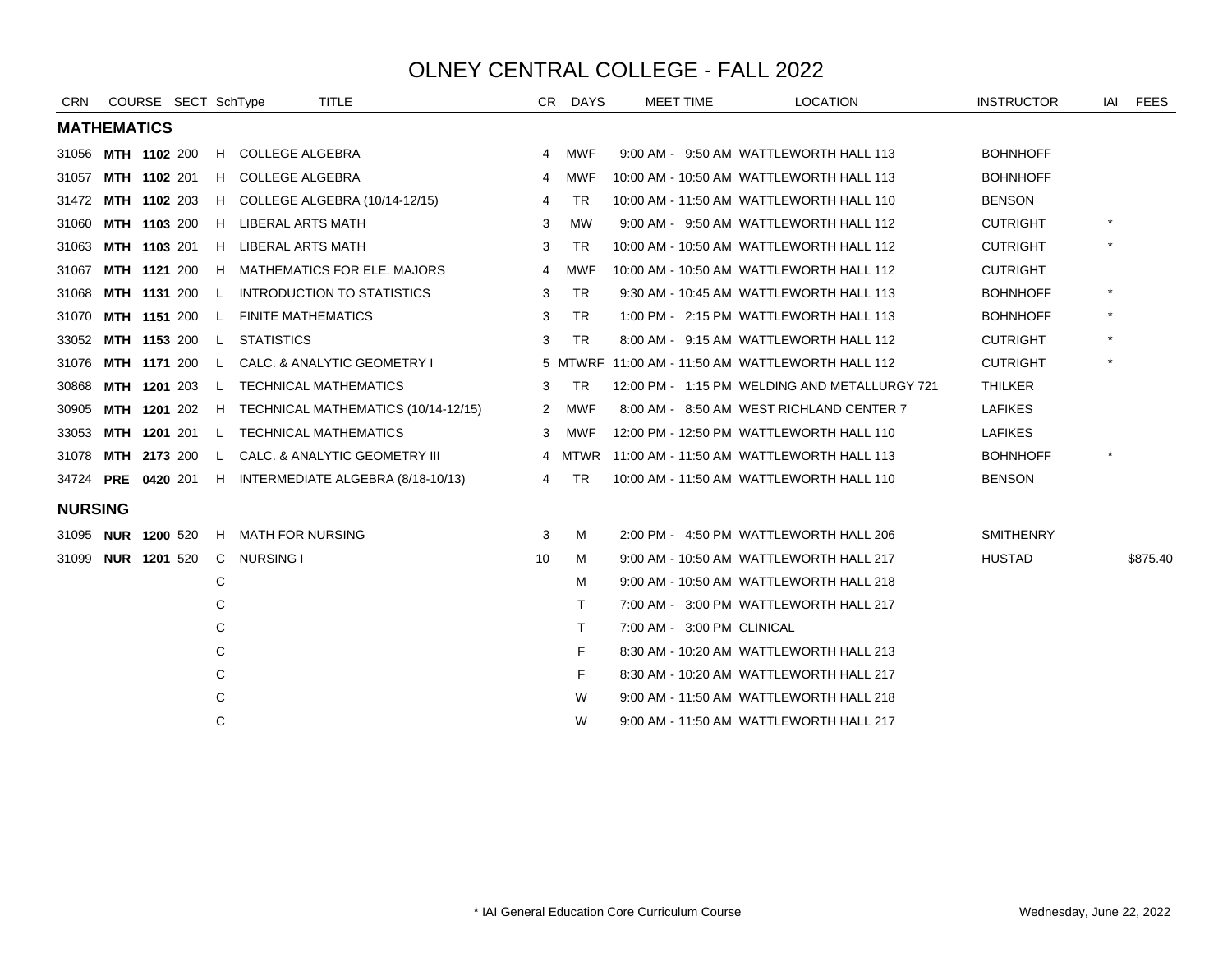| <b>CRN</b>                |  | COURSE SECT SchType              | <b>TITLE</b>                                                 |                | CR DAYS      | MEET TIME                  | <b>LOCATION</b>                          | <b>INSTRUCTOR</b> | IAI FEES |
|---------------------------|--|----------------------------------|--------------------------------------------------------------|----------------|--------------|----------------------------|------------------------------------------|-------------------|----------|
| <b>NURSING</b>            |  |                                  |                                                              |                |              |                            |                                          |                   |          |
| 31111 <b>NUR 1201</b> 521 |  | C NURSING I                      |                                                              | 10             | м            |                            | 9:00 AM - 10:50 AM WATTLEWORTH HALL 217  | <b>HUSTAD</b>     | \$875.40 |
|                           |  | C                                |                                                              |                | W            |                            | 9:00 AM - 11:50 AM WATTLEWORTH HALL 218  |                   |          |
|                           |  | C                                |                                                              |                | $\mathsf{T}$ | 7:00 AM - 3:00 PM CLINICAL |                                          |                   |          |
|                           |  | C                                |                                                              |                | W            |                            | 9:00 AM - 11:50 AM WATTLEWORTH HALL 217  |                   |          |
|                           |  | С                                |                                                              |                | F.           |                            | 8:30 AM - 10:20 AM WATTLEWORTH HALL 213  |                   |          |
|                           |  | C                                |                                                              |                | $\top$       |                            | 7:00 AM - 3:00 PM WATTLEWORTH HALL 217   |                   |          |
|                           |  | С                                |                                                              |                | F            |                            | 8:30 AM - 10:20 AM WATTLEWORTH HALL 217  |                   |          |
|                           |  | C                                |                                                              |                | м            |                            | 9:00 AM - 10:50 AM WATTLEWORTH HALL 218  |                   |          |
| 31121 <b>NUR 1201</b> 522 |  | C<br><b>NURSING I</b>            |                                                              | 10             | м            |                            | 9:00 AM - 10:50 AM WATTLEWORTH HALL 217  | <b>HUSTAD</b>     | \$875.40 |
|                           |  | C                                |                                                              |                | R            |                            | 7:00 AM - 3:00 PM WATTLEWORTH HALL 217   |                   |          |
|                           |  | С                                |                                                              |                | F            |                            | 10:40 AM - 12:30 PM WATTLEWORTH HALL 218 |                   |          |
|                           |  | C                                |                                                              |                | F            |                            | 10:40 AM - 12:30 PM WATTLEWORTH HALL 217 |                   |          |
|                           |  | С                                |                                                              |                | W            |                            | 9:00 AM - 11:50 AM WATTLEWORTH HALL 217  |                   |          |
|                           |  | С                                |                                                              |                | W            |                            | 9:00 AM - 11:50 AM WATTLEWORTH HALL 218  |                   |          |
|                           |  | C                                |                                                              |                | R            | 7:00 AM - 3:00 PM CLINICAL |                                          |                   |          |
|                           |  | С                                |                                                              |                | М            |                            | 9:00 AM - 10:50 AM WATTLEWORTH HALL 218  |                   |          |
| 31126 NUR 1201 523        |  | C<br>NURSING I                   |                                                              | 10             | м            |                            | 9:00 AM - 10:50 AM WATTLEWORTH HALL 217  | <b>HUSTAD</b>     | \$875.40 |
|                           |  | C                                |                                                              |                | W            |                            | 9:00 AM - 11:50 AM WATTLEWORTH HALL 217  |                   |          |
|                           |  | C                                |                                                              |                | R.           | 7:00 AM - 3:00 PM CLINICAL |                                          |                   |          |
|                           |  | С                                |                                                              |                | F            |                            | 10:40 AM - 12:30 PM WATTLEWORTH HALL 217 |                   |          |
|                           |  | С                                |                                                              |                | м            |                            | 9:00 AM - 10:50 AM WATTLEWORTH HALL 218  |                   |          |
|                           |  | C                                |                                                              |                | F            |                            | 10:40 AM - 12:30 PM WATTLEWORTH HALL 218 |                   |          |
|                           |  | C                                |                                                              |                | W            |                            | 9:00 AM - 11:50 AM WATTLEWORTH HALL 218  |                   |          |
|                           |  | C                                |                                                              |                | R            |                            | 7:00 AM - 3:00 PM WATTLEWORTH HALL 217   |                   |          |
|                           |  |                                  | 30883 NUR 1208 520 L INDEPENDENT STUDY IN NURSING            | $\overline{1}$ | м            |                            | 11:00 AM - 11:50 AM WATTLEWORTH HALL 217 | <b>HUSTAD</b>     |          |
|                           |  |                                  | 34757 NUR 1210 520 L NURSING STRATEGIES FOR SUCCESS (8/8-12/ | 2              |              | <b>TBA</b>                 | TBA                                      | <b>HUSTAD</b>     |          |
|                           |  | 31242 NUR 2201 520 C NURSING III |                                                              | 10             | М            |                            | 9:00 AM - 10:50 AM WATTLEWORTH HALL 213  | <b>HUSTAD</b>     | \$226.40 |
|                           |  | С                                |                                                              |                | $\top$       |                            | 7:00 AM - 3:00 PM WATTLEWORTH HALL 213   |                   |          |
|                           |  | С                                |                                                              |                | F.           |                            | 8:30 AM - 10:20 AM WATTLEWORTH HALL 213  |                   |          |
|                           |  | C                                |                                                              |                | $\top$       | 7:00 AM - 3:00 PM CLINICAL |                                          |                   |          |
|                           |  | C                                |                                                              |                | W            |                            | 9:00 AM - 11:50 AM WATTLEWORTH HALL 213  |                   |          |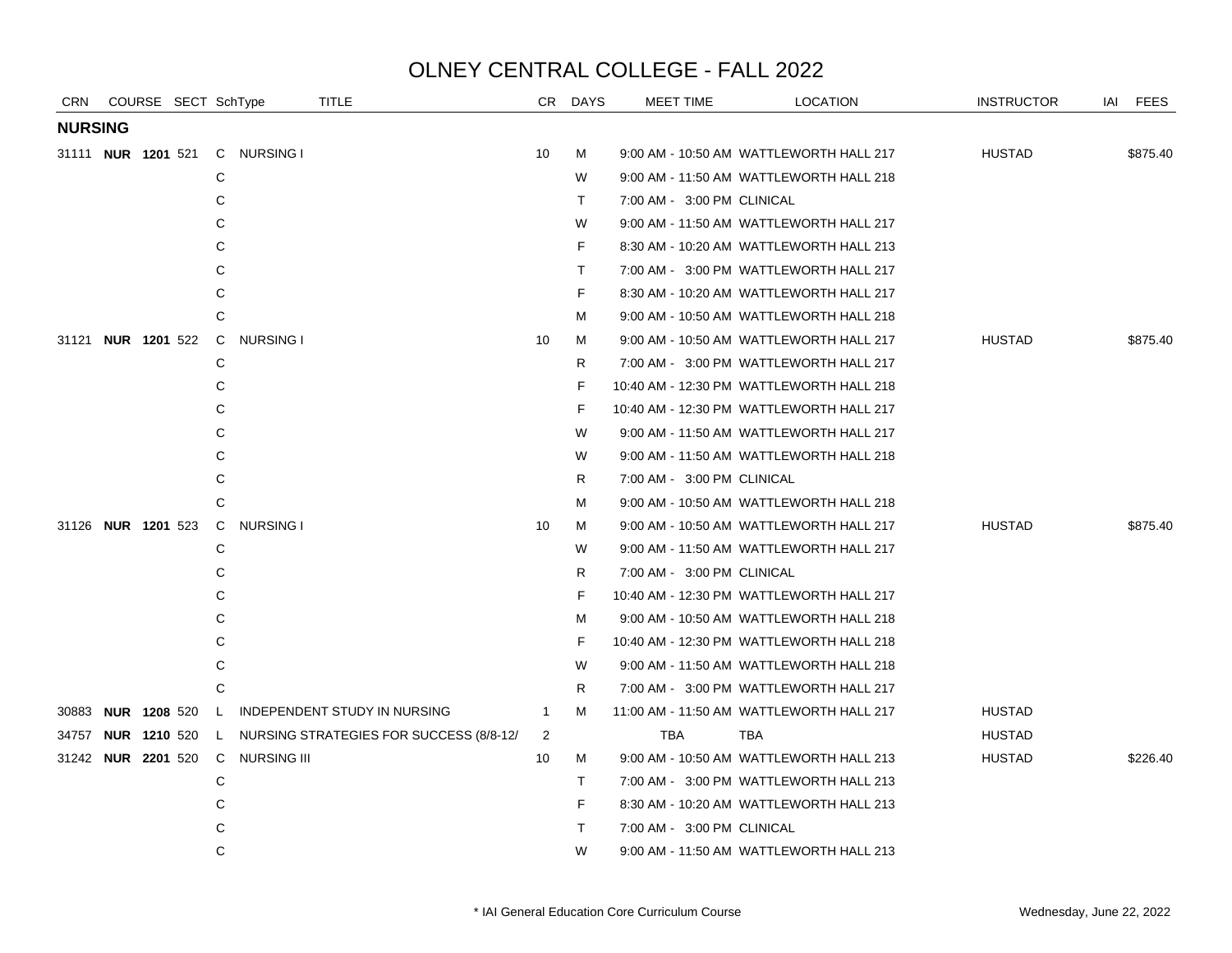| <b>CRN</b>                |              |              | COURSE SECT SchType |              | <b>TITLE</b>                                                |              | CR DAYS | MEET TIME                  | <b>LOCATION</b>                          | <b>INSTRUCTOR</b> | <b>FEES</b><br>IAI |
|---------------------------|--------------|--------------|---------------------|--------------|-------------------------------------------------------------|--------------|---------|----------------------------|------------------------------------------|-------------------|--------------------|
| <b>NURSING</b>            |              |              |                     |              |                                                             |              |         |                            |                                          |                   |                    |
| 31254 <b>NUR 2201</b> 521 |              |              |                     |              | C NURSING III                                               | 10           | М       |                            | 9:00 AM - 10:50 AM WATTLEWORTH HALL 213  | <b>HUSTAD</b>     | \$226.40           |
|                           |              |              |                     | С            |                                                             |              | R       |                            | 7:00 AM - 3:00 PM WATTLEWORTH HALL 213   |                   |                    |
|                           |              |              |                     | C            |                                                             |              | R       | 7:00 AM - 3:00 PM CLINICAL |                                          |                   |                    |
|                           |              |              |                     | С            |                                                             |              | W       |                            | 9:00 AM - 11:50 AM WATTLEWORTH HALL 213  |                   |                    |
|                           |              |              |                     | C            |                                                             |              | F       |                            | 10:40 AM - 12:30 PM WATTLEWORTH HALL 213 |                   |                    |
| 31256 NUR 2201 522        |              |              |                     | C            | <b>NURSING III</b>                                          | 10           | М       |                            | 9:00 AM - 10:50 AM WATTLEWORTH HALL 213  | <b>HUSTAD</b>     | \$226.40           |
|                           |              |              |                     | C            |                                                             |              | F       |                            | 10:40 AM - 12:30 PM WATTLEWORTH HALL 213 |                   |                    |
|                           |              |              |                     | C            |                                                             |              | R       | 7:00 AM - 3:00 PM CLINICAL |                                          |                   |                    |
|                           |              |              |                     | С            |                                                             |              | W       |                            | 9:00 AM - 11:50 AM WATTLEWORTH HALL 213  |                   |                    |
|                           |              |              |                     | C            |                                                             |              | R       |                            | 7:00 AM - 3:00 PM WATTLEWORTH HALL 213   |                   |                    |
| 31258 <b>NUR 2201</b> 523 |              |              |                     | $\mathsf{C}$ | NURSING III                                                 | 10           | м       |                            | 9:00 AM - 10:50 AM WATTLEWORTH HALL 213  | <b>HUSTAD</b>     | \$226.40           |
|                           |              |              |                     | C            |                                                             |              | F       |                            | 8:30 AM - 10:20 AM WATTLEWORTH HALL 213  |                   |                    |
|                           |              |              |                     | C            |                                                             |              | T.      | 7:00 AM - 3:00 PM CLINICAL |                                          |                   |                    |
|                           |              |              |                     | C            |                                                             |              | W       |                            | 9:00 AM - 11:50 AM WATTLEWORTH HALL 213  |                   |                    |
|                           |              |              |                     | C            |                                                             |              | T.      |                            | 7:00 AM - 3:00 PM WATTLEWORTH HALL 213   |                   |                    |
| 30884 NUR 2208 520        |              |              |                     | $\mathsf{L}$ | INDEPENDENT STUDY/NURSING II                                | $\mathbf{1}$ | М       |                            | 11:00 AM - 11:50 AM WATTLEWORTH HALL 217 | <b>HUSTAD</b>     |                    |
|                           |              |              |                     |              |                                                             |              | м       |                            | 11:00 AM - 11:50 AM WATTLEWORTH HALL 218 |                   |                    |
| 30885 <b>NUR 2298</b> 520 |              |              |                     |              | L TOPICS/ISSUES IN NURSING                                  | $\mathbf{1}$ |         | <b>TBA</b>                 | <b>WATTLEWORTH HALL 213</b>              | <b>HUSTAD</b>     |                    |
| <b>ONLINE</b>             |              |              |                     |              |                                                             |              |         |                            |                                          |                   |                    |
| 34036                     |              |              |                     |              | <b>ABE 0710 4W0 W ADULT BASIC EDUCATION I</b>               | 4            |         | TBA                        | TBA                                      | <b>DRAPER</b>     |                    |
| 34037                     |              |              |                     |              | <b>ABE 0710 4W1 W ADULT BASIC EDUCATION I (10/14-12/15)</b> | 2            |         | <b>TBA</b>                 | <b>TBA</b>                               | <b>DRAPER</b>     |                    |
| 34294                     |              |              |                     |              | ABE 0742 4W0 W ABE CAREER PATHWAYS BRIDGE                   | -1           |         | <b>TBA</b>                 | <b>TBA</b>                               | <b>DRAPER</b>     |                    |
| 31387                     |              |              |                     |              | ACC 1101 1W0 W APPLIED ACCOUNTING                           | 4            |         | TBA                        | TBA                                      | MAYHALL           |                    |
| 30650                     |              | ACC 1202 200 |                     |              | W QUICKBOOKS I (8/18-10/13)                                 | 2            |         | <b>TBA</b>                 | <b>TBA</b>                               | <b>KENDALL</b>    |                    |
| 30651                     | ACC 1203 200 |              |                     |              | W QUICKBOOKS II (10/14-12/15)                               | 2            |         | <b>TBA</b>                 | <b>TBA</b>                               | <b>KENDALL</b>    |                    |
| 30662                     | ACC 2101 201 |              |                     |              | W FINANCIAL ACCOUNTING                                      | 4            |         | TBA                        | <b>TBA</b>                               | <b>URFER</b>      |                    |
| 30669                     |              | ACC 2102 200 |                     |              | W MANAGERIAL ACCOUNTING                                     | 4            |         | TBA                        | <b>TBA</b>                               | <b>URFER</b>      |                    |
| 30676 ACC 2121 200        |              |              |                     |              | W COST ACCOUNTING                                           | 3            |         | <b>TBA</b>                 | <b>TBA</b>                               | <b>KENDALL</b>    |                    |
| 30682                     |              | ACC 2241 200 |                     |              | W FEDERAL TAX ACCOUNTING                                    | 3            |         | <b>TBA</b>                 | <b>TBA</b>                               | <b>URFER</b>      |                    |
| 30136                     |              |              |                     |              | ART 1113 3W0 W INTRODUCTION TO DRAWING                      | 3            |         | TBA                        | TBA                                      | <b>CONN</b>       |                    |
| 31287                     |              |              |                     |              | ART 1141 1W0 W CINEMA APPRECIATION                          | 3            |         | <b>TBA</b>                 | <b>TBA</b>                               | <b>WHITE</b>      |                    |
|                           |              |              |                     |              | 30137 ART 1181 3W0 W ART HISTORY I                          | 3            |         | <b>TBA</b>                 | <b>TBA</b>                               | <b>CONN</b>       |                    |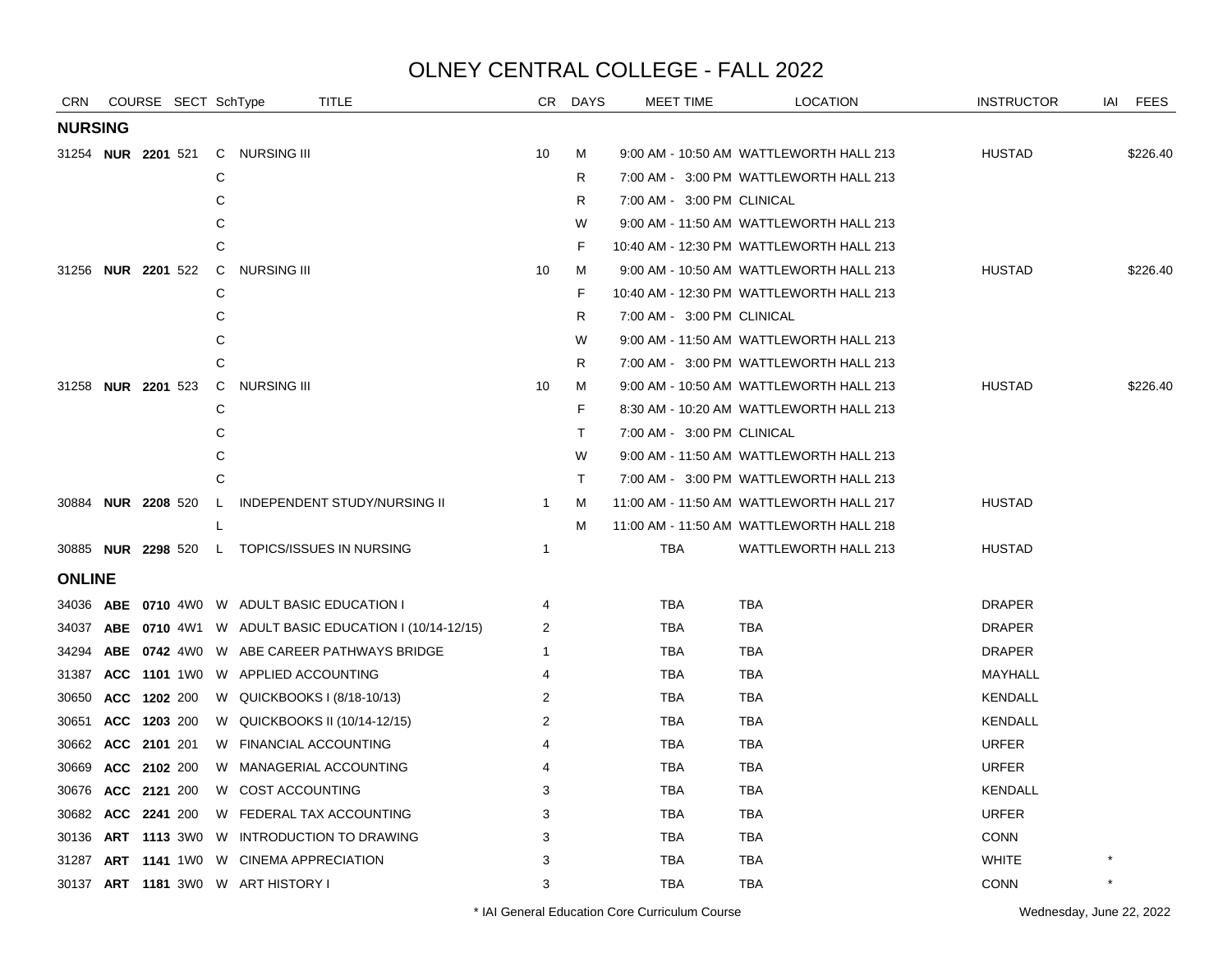| <b>CRN</b>    |                     |                     | COURSE SECT SchType |                                        | <b>TITLE</b>                                                        | CR             | <b>DAYS</b> | <b>MEET TIME</b> |            | LOCATION | <b>INSTRUCTOR</b> | IAI | <b>FEES</b> |
|---------------|---------------------|---------------------|---------------------|----------------------------------------|---------------------------------------------------------------------|----------------|-------------|------------------|------------|----------|-------------------|-----|-------------|
| <b>ONLINE</b> |                     |                     |                     |                                        |                                                                     |                |             |                  |            |          |                   |     |             |
|               |                     |                     |                     | 31105 ART 2101 1W0 W UNDERSTANDING ART |                                                                     | 3              |             | TBA              | TBA        |          | <b>COMPTON</b>    |     |             |
| 34735         | <b>ART 2191 201</b> |                     |                     | W GLOBAL ART HISTORY                   |                                                                     | 3              |             | TBA              | <b>TBA</b> |          | SANDY             |     |             |
| 34035         |                     |                     |                     |                                        | ASE 0803 4W1 W GED TEST PREPARATION I (10/14-12/15)                 | 2              |             | TBA              | TBA        |          | <b>DRAPER</b>     |     |             |
| 30820         |                     | <b>BMG 1202 200</b> |                     | W BUSINESS MATH                        |                                                                     | 4              |             | <b>TBA</b>       | <b>TBA</b> |          | <b>CUTRIGHT</b>   |     |             |
| 30056         |                     |                     | <b>BMG 2103 3W0</b> | W BUSINESS STATISTICS                  |                                                                     | 3              |             | TBA              | <b>TBA</b> |          | <b>BROWN</b>      |     |             |
| 34712         | <b>BOC 1201 200</b> |                     |                     |                                        | W BEGINNING KEYBOARDING                                             | 2              |             | TBA              | TBA        |          | <b>SWINSON</b>    |     |             |
| 31144         |                     |                     | <b>BOC 2210 1W0</b> | W OFFICE SEMINAR I                     |                                                                     |                |             | TBA              | TBA        |          | <b>GULLETT</b>    |     |             |
| 30824         | <b>BOC 2216 200</b> |                     |                     |                                        | W ELECTRONIC RECORDS MANAGEMENT                                     | 3              |             | <b>TBA</b>       | <b>TBA</b> |          | <b>BENNETT</b>    |     |             |
| 33072         | <b>BOC 2262 200</b> |                     |                     |                                        | W MEDICAL OFFICE PROCEDURES                                         | 4              |             | TBA              | <b>TBA</b> |          | <b>BENNETT</b>    |     |             |
| 33073         | <b>BOC 2268 200</b> |                     |                     |                                        | W MEDICAL OFFICE SEMINAR I                                          |                |             | TBA              | TBA        |          | MAYHALL           |     |             |
| 30338         |                     |                     |                     |                                        | <b>BUS 1101 4W0 W INTRODUCTION TO BUSINESS</b>                      | 3              |             | TBA              | <b>TBA</b> |          | <b>RESOR</b>      |     |             |
| 33334         | <b>BUS 1101 410</b> |                     |                     |                                        | W INTRODUCTION TO BUSINESS (8/18-12/15)                             | 3              |             | TBA              | <b>TBA</b> |          | <b>RESOR</b>      |     |             |
| 30827         | <b>BUS</b>          | 2101 201            |                     | W BUSINESS LAW 1                       |                                                                     | 3              |             | TBA              | <b>TBA</b> |          | <b>URFER</b>      |     |             |
| 30339         |                     |                     |                     |                                        | <b>BUS 2201 4W0 W PRINCIPLES OF MANAGEMENT</b>                      | 3              |             | TBA              | TBA        |          | <b>BLACK</b>      |     |             |
| 30828         | <b>BUS 2205 200</b> |                     |                     |                                        | W LEGAL & ETHICAL HR ISSUES                                         | 3              |             | <b>TBA</b>       | TBA        |          | <b>BUERSTER</b>   |     |             |
| 34068         |                     |                     | <b>CHM 1115 3W0</b> |                                        | W CHEMISTRY AND SOCIETY                                             |                |             | <b>TBA</b>       | <b>TBA</b> |          | <b>BRUCK</b>      |     |             |
| 30065         |                     |                     | <b>CHM 1120 3W0</b> |                                        | W INTRODUCTORY CHEMISTRY                                            | 5              |             | <b>TBA</b>       | <b>TBA</b> |          | <b>BRUCK</b>      |     |             |
| 34730         | <b>CIS</b>          | 1104 200            |                     |                                        | W INTRO LEARNING SERVICES ONLINE (7/18-9/9) 0.5                     |                |             | <b>TBA</b>       | <b>TBA</b> |          | <b>BENNETT</b>    |     |             |
| 34731 CIS     |                     | 1104 201            |                     |                                        | W INTRO LEARNING SERVICES ONLINE (10/3-11/3 0.5                     |                |             | TBA              | <b>TBA</b> |          | <b>BENNETT</b>    |     |             |
| 30896         | <b>CIS</b>          | 1209 200            |                     | W OUTLOOK                              |                                                                     | 2              |             | TBA              | <b>TBA</b> |          | <b>BENNETT</b>    |     |             |
| 30897         | <b>CIS</b>          | 1278 200            |                     | W SPREADSHEET                          |                                                                     | 3              |             | <b>TBA</b>       | TBA        |          | <b>BENNETT</b>    |     |             |
| 30898         | <b>CIS</b>          | 1286 200            |                     | W DATABASE                             |                                                                     | 3              |             | TBA              | TBA        |          | <b>BENNETT</b>    |     |             |
| 34848         | <b>CSM</b>          |                     | <b>1201</b> 1W0     |                                        | W FOUNDATION OF CUSTOMER SERVICE (8/18-9/                           | 2              |             | <b>TBA</b>       | <b>TBA</b> |          | RAYCRAFT          |     |             |
| 34849         |                     |                     |                     |                                        | <b>CSM 1202</b> 1W0 W ORG. FOR EXCEPTIONAL CUS. SVC. (9/12-10/2)    | $\overline{1}$ |             | TBA              | TBA        |          | <b>RAYCRAFT</b>   |     |             |
| 34850         |                     |                     |                     |                                        | <b>CSM 1203</b> 1W0 W COMM. FOR EXCEPTIONAL CUS. SVC (10/3-10/      | -1             |             | TBA              | TBA        |          | RAYCRAFT          |     |             |
| 34851         |                     |                     |                     |                                        | <b>CSM 1204 1WO W EVALUATING CUST. SVC. &amp; GROWTH (10/24-11)</b> | $\overline{1}$ |             | TBA              | TBA        |          | <b>STAPLES</b>    |     |             |
| 30909         | <b>DAP</b>          | 1201 202            |                     |                                        | W BUSINESS COMPUTER SYSTEMS                                         | 3              |             | <b>TBA</b>       | <b>TBA</b> |          | <b>BENNETT</b>    |     |             |
| 30910         | <b>DAP</b>          | 1236 200            |                     |                                        | W KEYBOARDING ESSENTIALS                                            | 3              |             | <b>TBA</b>       | <b>TBA</b> |          | <b>SWINSON</b>    |     |             |
| 30911         | <b>DAP</b>          | 2202 200            |                     | W WORD PROCESSING I                    |                                                                     | 3              |             | TBA              | TBA        |          | MAYHALL           |     |             |
| 30507         |                     |                     |                     |                                        | <b>ECD 1101 3W0 W INTRO TO EARLY CHILDHOOD ED</b>                   | 3              |             | TBA              | TBA        |          | CADWALADER        |     |             |
| 30509         | <b>ECD</b>          |                     |                     |                                        | 1202 3WO W CHILDHOOD TEACHING TECH I                                | 4              |             | TBA              | <b>TBA</b> |          | <b>WAGGONER</b>   |     |             |
| 30511         |                     |                     |                     |                                        | <b>ECD 1203 3WO W HEALTH AND SAFETY OF CHILDREN</b>                 | 3              |             | <b>TBA</b>       | <b>TBA</b> |          | <b>WAGGONER</b>   |     |             |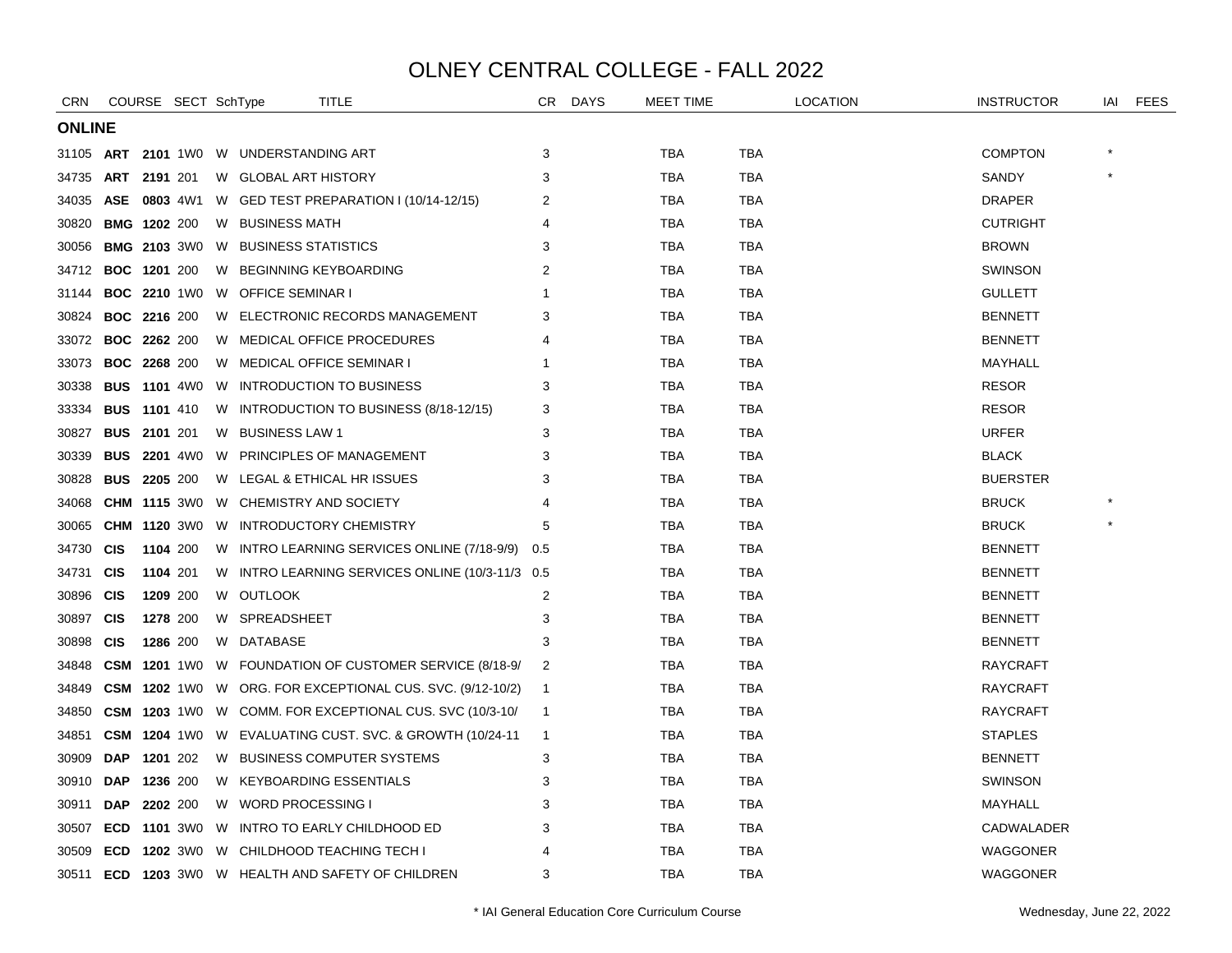| CRN           | COURSE SECT SchType |  |                                           | <b>TITLE</b>                                                   | CR             | <b>DAYS</b> | <b>MEET TIME</b> |            | <b>LOCATION</b>                                 | <b>INSTRUCTOR</b> | IAI | <b>FEES</b> |
|---------------|---------------------|--|-------------------------------------------|----------------------------------------------------------------|----------------|-------------|------------------|------------|-------------------------------------------------|-------------------|-----|-------------|
| <b>ONLINE</b> |                     |  |                                           |                                                                |                |             |                  |            |                                                 |                   |     |             |
|               |                     |  |                                           | 34312 ECD 1223 3W0 W GROWTH/DEVELOPMENT OF CHILDREN            | 3              |             | <b>TBA</b>       | TBA        |                                                 | <b>WAGGONER</b>   |     |             |
| 33835         |                     |  |                                           | <b>ECD 1253 3W0 W COMMON CHILDHOOD ILLNESSES</b>               |                |             | TBA              | TBA        |                                                 | <b>WAGGONER</b>   |     |             |
| 30514         |                     |  |                                           | <b>ECD 2201 3WO W ADM CHILDHOOD FACILITIES</b>                 |                |             | TBA              | TBA        |                                                 | CADWALADER        |     |             |
| 30595         |                     |  |                                           | <b>ECN 1101 3WO W INTRODUCTION TO ECONOMICS</b>                | 3              |             | <b>TBA</b>       | <b>TBA</b> |                                                 | <b>MCMURRAY</b>   |     |             |
| 34109         |                     |  |                                           | <b>ECN 2101 1WO W PRINCIPLES OF MACROECONOMICS</b>             | 3              |             | <b>TBA</b>       | <b>TBA</b> |                                                 | MAYHALL           |     |             |
| 30942         | <b>ECN 2102 201</b> |  |                                           | W PRINCIPLES OF MICROECONOMICS                                 | 3              |             | TBA              | TBA        |                                                 | KENDALL           |     |             |
| 30943         | EDU 1101 200        |  | W CULTURAL DIVERSITY                      |                                                                | 3              |             | TBA              | TBA        |                                                 | <b>SWINSON</b>    |     |             |
| 32933         | <b>EDU 1102 3W0</b> |  |                                           | W BASIC ACT FOR ELEM/SEC SCHOOLS                               | 3              |             | <b>TBA</b>       | TBA        |                                                 | CADWALADER        |     |             |
| 32965         | <b>EDU 1107 4W0</b> |  | W HEALTH                                  |                                                                | 3              |             | <b>TBA</b>       | <b>TBA</b> |                                                 | <b>FIEBER</b>     |     |             |
| 34246         | EDU 1107 410        |  | W HEALTH (8/18-12/15)                     |                                                                | 3              |             | TBA              | TBA        |                                                 | <b>FIEBER</b>     |     |             |
| 33922         | EDU 1116 200        |  |                                           | W INTRODUCTION TO TEACHING                                     | 3              |             | TBA              | TBA        |                                                 | <b>WILLIAMS</b>   |     |             |
| 31343         | EDU 1198 208        |  | W PATHWAYS TO SUCCESS                     |                                                                | 2              |             | TBA              | TBA        |                                                 | <b>BIGARD</b>     |     |             |
| 31720         | EDU 1198 1W0        |  |                                           | W PATHWAYS TO SUCCESS (8/18-10/13)                             |                |             | <b>TBA</b>       | <b>TBA</b> |                                                 | <b>BROWNING</b>   |     |             |
| 33102         |                     |  | <b>EDU 1198 3W0 W PATHWAYS TO SUCCESS</b> |                                                                | 2              |             | <b>TBA</b>       | <b>TBA</b> |                                                 | <b>DUNKEL</b>     |     |             |
| 34791         |                     |  |                                           | <b>EDU 1198</b> 1H1 H PATHWAYS TO SUCCESS (8/18-10/13)         | -1             | <b>MW</b>   |                  |            | 1:00 PM - 1:50 PM STUDENT UNION/LRC/THEATER 223 | <b>BROWNING</b>   |     |             |
| 34817         |                     |  |                                           | <b>EDU 1600</b> 4W0 W BASIC PEDAGOGICAL PRACTICES (8/25-10/20) | $\overline{1}$ |             | <b>TBA</b>       | TBA        |                                                 | AMBROSE           |     |             |
| 34818         | EDU 1600 4W1        |  |                                           | W BASIC PEDAGOGICAL PRACTICES (10/19-12/14                     | -1             |             | <b>TBA</b>       | <b>TBA</b> |                                                 | AMBROSE           |     |             |
| 34819         |                     |  |                                           | <b>EDU 1605 4W0 W ADVANCED PEDAGOGICAL PRACTICES (8/25-1)</b>  | -1             |             | TBA              | <b>TBA</b> |                                                 | AMBROSE           |     |             |
| 34820         |                     |  |                                           | <b>EDU 1605 4W1 W ADVANCED PEDAGOGICAL PRACTICES (10/19-</b>   | $\overline{1}$ |             | TBA              | TBA        |                                                 | AMBROSE           |     |             |
| 30946         | EDU 2150 200        |  | W THE WHOLE CHILD                         |                                                                | 3              |             | TBA              | TBA        |                                                 | <b>WILLIAMS</b>   |     |             |
| 30913         | <b>ENG 1101 200</b> |  |                                           | W INTRODUCTION TO COMPOSITION (10/14-12/15)                    | 3              |             | <b>TBA</b>       | TBA        |                                                 | <b>PAYNE</b>      |     |             |
| 30242         | <b>ENG 1111 3W0</b> |  | W COMPOSITION I                           |                                                                | 3              |             | <b>TBA</b>       | <b>TBA</b> |                                                 | <b>SHANER</b>     |     |             |
| 30259         | <b>ENG 1111 3W1</b> |  | W COMPOSITION I                           |                                                                | 3              |             | <b>TBA</b>       | TBA        |                                                 | ZIMMERMAN         |     |             |
| 34192         |                     |  | ENG 1111 3W2 W COMPOSITION I              |                                                                | 3              |             | <b>TBA</b>       | TBA        |                                                 | <b>SHANER</b>     |     |             |
| 31288         |                     |  |                                           | <b>ENG 1121 1WO W COMPOSITION &amp; ANALYSIS</b>               | 3              |             | <b>TBA</b>       | TBA        |                                                 | <b>WHITE</b>      |     |             |
| 33590         | <b>ENG 1121 1W2</b> |  |                                           | W COMPOSITION & ANALYSIS                                       | 3              |             | <b>TBA</b>       | <b>TBA</b> |                                                 | <b>POORMAN</b>    |     |             |
| 34303         | <b>ENG 1121 112</b> |  |                                           | W COMPOSITION & ANALYSIS (8/18-12/15)                          | 3              |             | <b>TBA</b>       | <b>TBA</b> |                                                 | <b>POORMAN</b>    |     |             |
| 30973         | <b>ENG 1201 201</b> |  | W COMMUNICATIONS                          |                                                                | 3              |             | TBA              | TBA        |                                                 | <b>MULVEY</b>     |     |             |
| 30829         | <b>ENG 1212 200</b> |  | W TECHNICAL WRITING                       |                                                                | 3              |             | <b>TBA</b>       | TBA        |                                                 | <b>KENDALL</b>    |     |             |
| 34843         |                     |  |                                           | <b>EVE 1201</b> 1W0 W FOUNDATIONS OF EVENTS $(8/18-9/11)$      |                |             | TBA              | <b>TBA</b> |                                                 | <b>STAPLES</b>    |     |             |
| 34844         |                     |  |                                           | <b>EVE 1202 1WO W STRATEGIC PLANNING OF EVENTS (9/12-10/2)</b> | -1             |             | <b>TBA</b>       | TBA        |                                                 | <b>STAPLES</b>    |     |             |
|               |                     |  |                                           | 34845 EVE 1203 1W0 W MANAGING EVENT RESOURCES (10/3-10/23)     | $\mathbf{1}$   |             | <b>TBA</b>       | TBA        |                                                 | <b>STAPLES</b>    |     |             |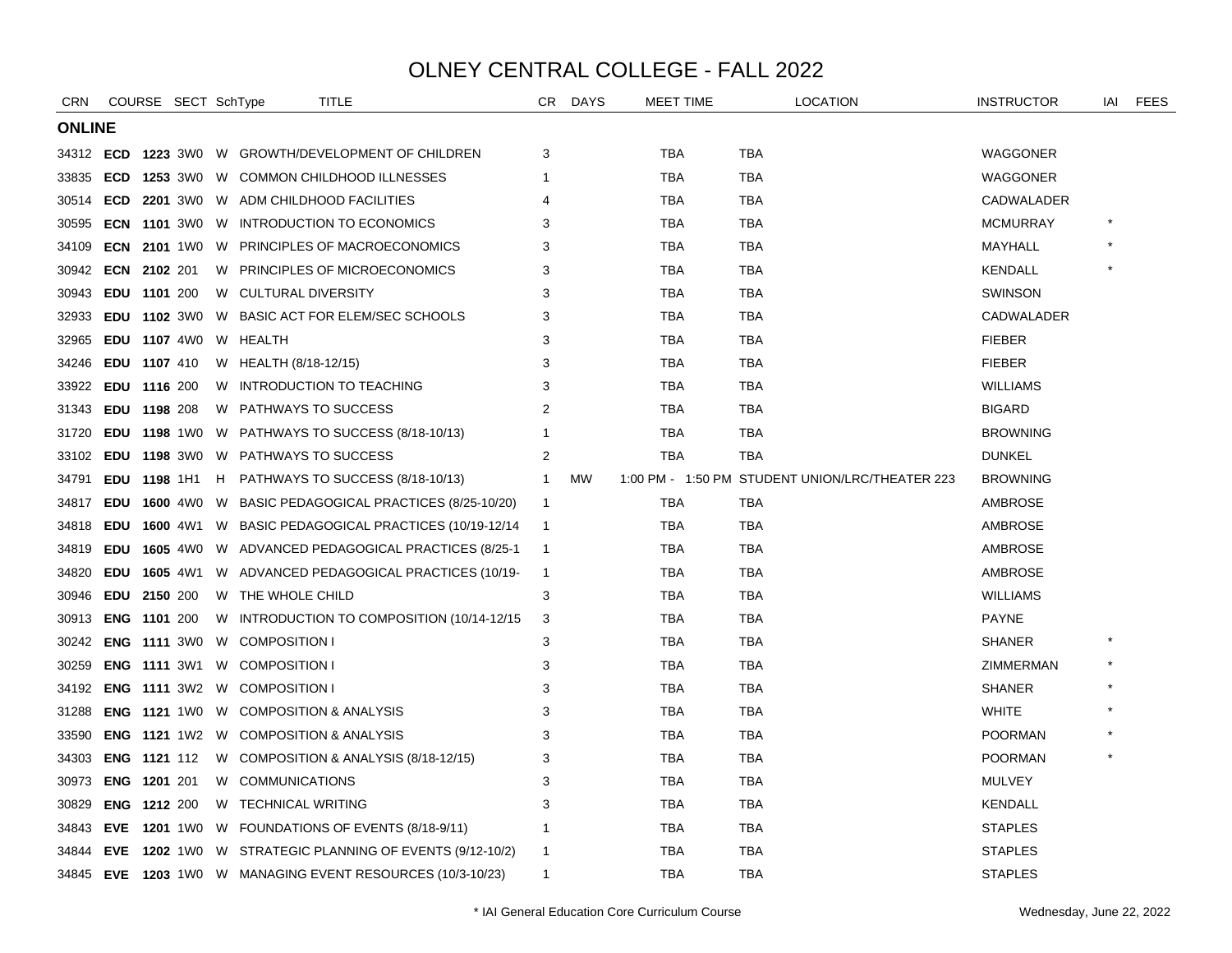| CRN           |            | COURSE SECT SchType |  | <b>TITLE</b>                                                 | CR | <b>DAYS</b> | MEET TIME  |            | LOCATION | <b>INSTRUCTOR</b> | iai     | <b>FEES</b> |
|---------------|------------|---------------------|--|--------------------------------------------------------------|----|-------------|------------|------------|----------|-------------------|---------|-------------|
| <b>ONLINE</b> |            |                     |  |                                                              |    |             |            |            |          |                   |         |             |
|               |            |                     |  | 34846 EVE 1204 1W0 W RISK MANAGEMENT AND EVENTS (10/24-11/13 | -1 |             | TBA        | TBA        |          | <b>STAPLES</b>    |         |             |
| 34847         |            |                     |  | <b>EVE 1205 1WO W EVENT EVALUATION (11/14-12/4)</b>          | -1 |             | <b>TBA</b> | TBA        |          | <b>STAPLES</b>    |         |             |
| 32993         |            |                     |  | <b>GEG 1103 1WO W INTRODUCTORY METEOROLOGY</b>               | 3  |             | <b>TBA</b> | <b>TBA</b> |          | <b>MATTHEWS</b>   |         |             |
| 30496         |            |                     |  | GEG 1104 1W0 W INTRODUCTORY METEOROLOGY LAB                  |    |             | TBA        | <b>TBA</b> |          | <b>MATTHEWS</b>   |         |             |
| 34725         |            |                     |  | GEG 1105 1W0 W INTRO TO HUMAN GEOGRAPHY                      | 3  |             | TBA        | TBA        |          | <b>BOYCE</b>      |         |             |
| 30567         |            |                     |  | GEL 1110 3W0 W GENERAL GEOLOGY (8/18-12/9)                   | 3  |             | <b>TBA</b> | <b>TBA</b> |          | <b>HNETKOVSKY</b> |         |             |
| 34790         |            |                     |  | <b>GEN 2197</b> 1W0 H LIFE AFTER COLLEGE (10/14-12/15)       | 2  |             | TBA        | TBA        |          | <b>BROWNING</b>   |         |             |
| 30831         |            | GEN 2297 200        |  | W EMPLOYMENT SKILLS                                          | 3  |             | <b>TBA</b> | TBA        |          | <b>KENDALL</b>    |         |             |
| 30832         |            | GEN 2297 201        |  | W EMPLOYMENT SKILLS                                          | 2  |             | <b>TBA</b> | <b>TBA</b> |          | <b>KENDALL</b>    |         |             |
| 33113         |            | <b>HEA 1209 1W0</b> |  | W HIPAA FOR ALLIED HEALTH                                    |    |             | <b>TBA</b> | TBA        |          | <b>GULLETT</b>    |         |             |
| 30855         |            | <b>HEA 1225 201</b> |  | W INTRO TO MEDICAL TERMINOLOGY                               | 3  |             | TBA        | TBA        |          | MAYHALL           |         |             |
| 34711         |            | <b>HEA 1230 3W0</b> |  | W SPORT INJURY PREVENTION/CARE                               | 3  |             | TBA        | TBA        |          | GILL              |         |             |
| 31508         |            | <b>HEA 2210 200</b> |  | W HEALTHCARE STATISTICS                                      |    |             | <b>TBA</b> | TBA        |          | MAYHALL           |         |             |
| 30857         |            | <b>HEA 2215 200</b> |  | W ELECTRONIC MED RECORDS MGMT                                | 3  |             | <b>TBA</b> | TBA        |          | <b>BENNETT</b>    |         |             |
| 31509         |            | HEA 2216 200        |  | W LEGAL ASPECTS OF HEALTH INFO                               | 3  |             | <b>TBA</b> | <b>TBA</b> |          | <b>LAMBIRD</b>    |         |             |
| 31510         |            | <b>HEA 2217 200</b> |  | W DATA MGMT & GOVERNANCE                                     | 3  |             | TBA        | TBA        |          | LAMBIRD           |         |             |
| 31511         |            | <b>HEA 2218 200</b> |  | W HEALTHCARE LEADERSHIP & MGMT                               | 3  |             | TBA        | TBA        |          | <b>BENNETT</b>    |         |             |
| 30859         |            | <b>HEA 2264 201</b> |  | W MEDICAL INSURANCE & CODING I                               | 3  |             | <b>TBA</b> | <b>TBA</b> |          | <b>GULLETT</b>    |         |             |
| 31150         |            | <b>HEA 2267 1W0</b> |  | W INTRO TO ICD-10-CM                                         |    |             | <b>TBA</b> | TBA        |          | <b>GULLETT</b>    |         |             |
| 31155         |            |                     |  | HEA 2268 1W0 W ICD-10-CM/MEDICAL OFFICE                      | 4  |             | TBA        | TBA        |          | <b>GULLETT</b>    |         |             |
| 31158         |            |                     |  | <b>HEA 2270 1WO W APPLIED LEGAL CONCEPTS/MEDICAL</b>         | 3  |             | <b>TBA</b> | <b>TBA</b> |          | <b>GULLETT</b>    |         |             |
| 33188         |            |                     |  | <b>HEA 2271 1WO W MEDICAL FUNDING APPLICATIONS</b>           | 3  |             | TBA        | TBA        |          | <b>GULLETT</b>    |         |             |
| 32966         |            |                     |  | <b>HEC 1101 4W0 W NUTRITION</b>                              | 3  |             | <b>TBA</b> | TBA        |          | <b>FIEBER</b>     |         |             |
| 33429         |            | <b>HEC 1101 410</b> |  | W NUTRITION (8/18-12/15)                                     | 3  |             | <b>TBA</b> | <b>TBA</b> |          | <b>FIEBER</b>     |         |             |
| 31482         | <b>HIM</b> |                     |  | 1201 1W0 W INTRODUCTION TO HIM                               | 3  |             | <b>TBA</b> | TBA        |          | <b>GULLETT</b>    |         |             |
| 31174         | HIM        | <b>1207</b> 1W0     |  | W CEMRS MEDICAL TERMINOLOGY                                  | 3  |             | <b>TBA</b> | <b>TBA</b> |          | <b>GULLETT</b>    |         |             |
| 30982 HIS     |            | 1104 200            |  | W HISTORY OF EASTERN CIVIL I                                 |    |             | TBA        | <b>TBA</b> |          | <b>DENTON</b>     |         |             |
| 32967 HIS     |            | <b>1111</b> 4W0     |  | W WESTERN CIV BEFORE 1600 AD                                 | 3  |             | <b>TBA</b> | TBA        |          | <b>BLACK</b>      |         |             |
| 30983 HIS     |            | 1112 200            |  | W WESTERN CIV AFTER 1600 AD                                  | 3  |             | <b>TBA</b> | TBA        |          | <b>DENTON</b>     |         |             |
| 30597         | HIS        | <b>1120</b> 3W0     |  | W WORLD HISTORY TO 1500                                      | 3  |             | <b>TBA</b> | <b>TBA</b> |          | <b>MCMURRAY</b>   |         |             |
| 30598         | HIS        |                     |  | 1121 3W0 W WORLD HISTORY SINCE 1500                          | 3  |             | <b>TBA</b> | TBA        |          | <b>MCMURRAY</b>   |         |             |
| 30986 HIS     |            | 2101 201            |  | W U.S. HISTORY TO 1877                                       | 3  |             | <b>TBA</b> | <b>TBA</b> |          | <b>DENTON</b>     | $\star$ |             |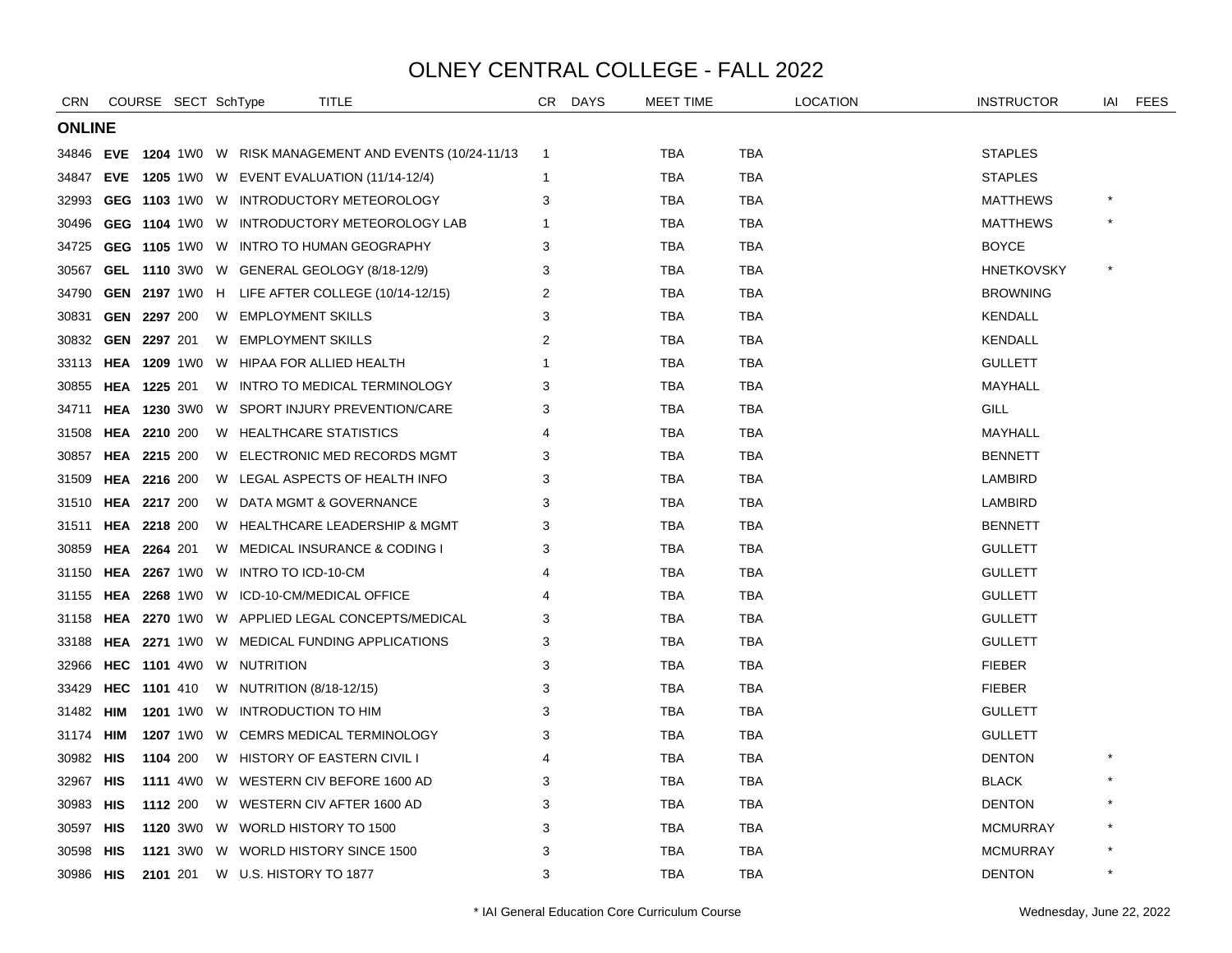| <b>CRN</b>    |                     |          | COURSE SECT SchType   | <b>TITLE</b>                                         | CR             | <b>DAYS</b> | MEET TIME  |            | <b>LOCATION</b> | <b>INSTRUCTOR</b> | iai | FEES |
|---------------|---------------------|----------|-----------------------|------------------------------------------------------|----------------|-------------|------------|------------|-----------------|-------------------|-----|------|
| <b>ONLINE</b> |                     |          |                       |                                                      |                |             |            |            |                 |                   |     |      |
| 30987         | HIS                 |          | 2102 200              | W U.S. HISTORY SINCE 1877                            | 3              |             | TBA        | <b>TBA</b> |                 | <b>DENTON</b>     |     |      |
| 30988         | HIS                 |          | 2103 200              | W ILLINOIS HISTORY                                   | 3              |             | <b>TBA</b> | <b>TBA</b> |                 | <b>DENTON</b>     |     |      |
| 30594         | HIS                 |          |                       | 2124 3W0 W CONTEMP HISTORY: U.S SINCE 1945           | 3              |             | TBA        | TBA        |                 | <b>MCMURRAY</b>   |     |      |
| 33772         |                     |          |                       | <b>HUM 2161 1WO W FORGING THE AMERICAN CHARACTER</b> | 3              |             | TBA        | TBA        |                 | <b>BOYCE</b>      |     |      |
| 30991         | INM                 |          | 1206 200              | W INTRO TO INDUSTRIAL MAINT TECH (8/18-10/1          | 2              |             | <b>TBA</b> | <b>TBA</b> |                 | <b>MARSHALL</b>   |     |      |
| 30992         | INM                 |          | 1210 200              | W BLUEPRINTS AND SCHEMATICS                          | 3              |             | <b>TBA</b> | <b>TBA</b> |                 | <b>MARSHALL</b>   |     |      |
| 30999         | <b>INM</b>          |          | 2210 200              | W OCCUPATIONAL SAFETY (OSHA) (10/14-12/15)           | -1             |             | <b>TBA</b> | <b>TBA</b> |                 | <b>MARSHALL</b>   |     |      |
| 33328         | <b>INM</b>          |          | 2228 200              | W LEAN MANUFACTURING                                 | 3              |             | TBA        | <b>TBA</b> |                 | <b>MARSHALL</b>   |     |      |
| 33059         | IST                 |          | 2203 200              | W CYBERSECURITY ESSENTIALS                           | 3              |             | TBA        | TBA        |                 | <b>WHITE</b>      |     |      |
| 33900         | <b>IST</b>          |          | 2280 200              | W NETWORK SECURITY                                   | 3              |             | TBA        | TBA        |                 | <b>WHITE</b>      |     |      |
| 34827         | JLM                 |          | <b>1111</b> 4W0       | W SURVEY OF MASS MEDIA                               | 3              |             | TBA        | TBA        |                 | <b>BLACK</b>      |     |      |
| 30077         | <b>LET</b>          |          |                       | 2111 3WO W CREATIVE WRITING                          | 3              |             | <b>TBA</b> | <b>TBA</b> |                 | <b>BRAMLET</b>    |     |      |
| 34552         | LIT.                |          |                       | 2101 1W0 W INTRODUCTION TO LITERATURE (10/14-12/15)  | 3              |             | TBA        | <b>TBA</b> |                 | <b>POORMAN</b>    |     |      |
| 34826         | LIT.                |          |                       | 2132 4W0 W WORLD LITERATURE SINCE 1620               | 3              |             | <b>TBA</b> | <b>TBA</b> |                 | WELLEN            |     |      |
| 31052 LIT     |                     |          | 2135 200              | W WOMEN IN LITERATURE                                | 3              |             | TBA        | <b>TBA</b> |                 | <b>PAYNE</b>      |     |      |
| 33871         | LIT                 |          |                       | 2145 1W0 H CHILDREN'S LITERATURE                     | 3              |             | <b>TBA</b> | <b>TBA</b> |                 | <b>YORK</b>       |     |      |
| 31481         | <b>LIT</b>          |          |                       | 2181 1W0 W MYTHOLOGY (10/14-12/15)                   | 3              |             | <b>TBA</b> | <b>TBA</b> |                 | <b>YORK</b>       |     |      |
| 32961         | LIT                 |          |                       | 2191 1WO W INTRO TO AMERICAN FOLKLORE                | 3              |             | TBA        | <b>TBA</b> |                 | <b>POORMAN</b>    |     |      |
| 30343         | <b>LSC</b>          |          |                       | 1101 4W0 W GENERAL BIOLOGY I                         |                |             | <b>TBA</b> | <b>TBA</b> |                 | <b>HNETKOVSKY</b> |     |      |
| 30638         | <b>LSC</b>          |          |                       | 1103 3W0 W GENERAL BOTANY                            |                |             | TBA        | TBA        |                 | <b>ROBB</b>       |     |      |
| 31025         | <b>LSC</b>          | 1105 200 |                       | W ENVIRONMENTAL BIOLOGY                              |                |             | TBA        | TBA        |                 | <b>BERGBOWER</b>  |     |      |
| 30639         | <b>LSC</b>          |          |                       | 1106 3W0 W INTRODUCTION TO BIOLOGY                   |                |             | <b>TBA</b> | <b>TBA</b> |                 | <b>ROBB</b>       |     |      |
| 30344         | <b>LSC</b>          |          |                       | 2110 4W0 W GENERAL MICROBIOLOGY                      |                |             | <b>TBA</b> | <b>TBA</b> |                 | <b>HNETKOVSKY</b> |     |      |
| 30345         |                     |          |                       | LSC 2111 4W0 W HUMAN ANATOMY & PHYSIOLOGY I          |                |             | <b>TBA</b> | <b>TBA</b> |                 | <b>HNETKOVSKY</b> |     |      |
| 30346         | <b>LSC</b>          |          |                       | 2112 4W0 W HUMAN ANATOMY & PHYSIOLOGY II             |                |             | TBA        | TBA        |                 | <b>HNETKOVSKY</b> |     |      |
| 34804         | LSC                 |          |                       | 2114 1W0 W INTRO TO HUMAN PATHOPHYSIOLOGY            | 3              |             | <b>TBA</b> | <b>TBA</b> |                 | <b>ROY</b>        |     |      |
| 30860         | <b>LSC</b>          | 2264 200 |                       | W ANATOMY FOR HEALTHCARE                             | 3              |             | <b>TBA</b> | <b>TBA</b> |                 | <b>MATHEWS</b>    |     |      |
| 32413         | <b>LSC</b>          |          |                       | 2265 1W0 W MEDICAL ASSISTING ANATOMY                 | 3              |             | TBA        | TBA        |                 | <b>GULLETT</b>    |     |      |
| 31335         |                     |          |                       | MAC 2203 1W0 W MANUFACTURING PROCESSES               |                |             | <b>TBA</b> | <b>TBA</b> |                 | <b>LINDLEY</b>    |     |      |
| 30539         |                     |          | <b>MAN 2202</b> 3W0 W | LEADERSHIP                                           | 3              |             | TBA        | TBA        |                 | CARTER            |     |      |
| 30862         | <b>MED 2204 200</b> |          |                       | W INTRO TO HEALTH INFORMATION                        |                |             | TBA        | <b>TBA</b> |                 | LAMBIRD           |     |      |
|               |                     |          |                       | 30057 MTH 1102 3W0 W COLLEGE ALGEBRA                 | $\overline{4}$ |             | <b>TBA</b> | <b>TBA</b> |                 | <b>BROWN</b>      |     |      |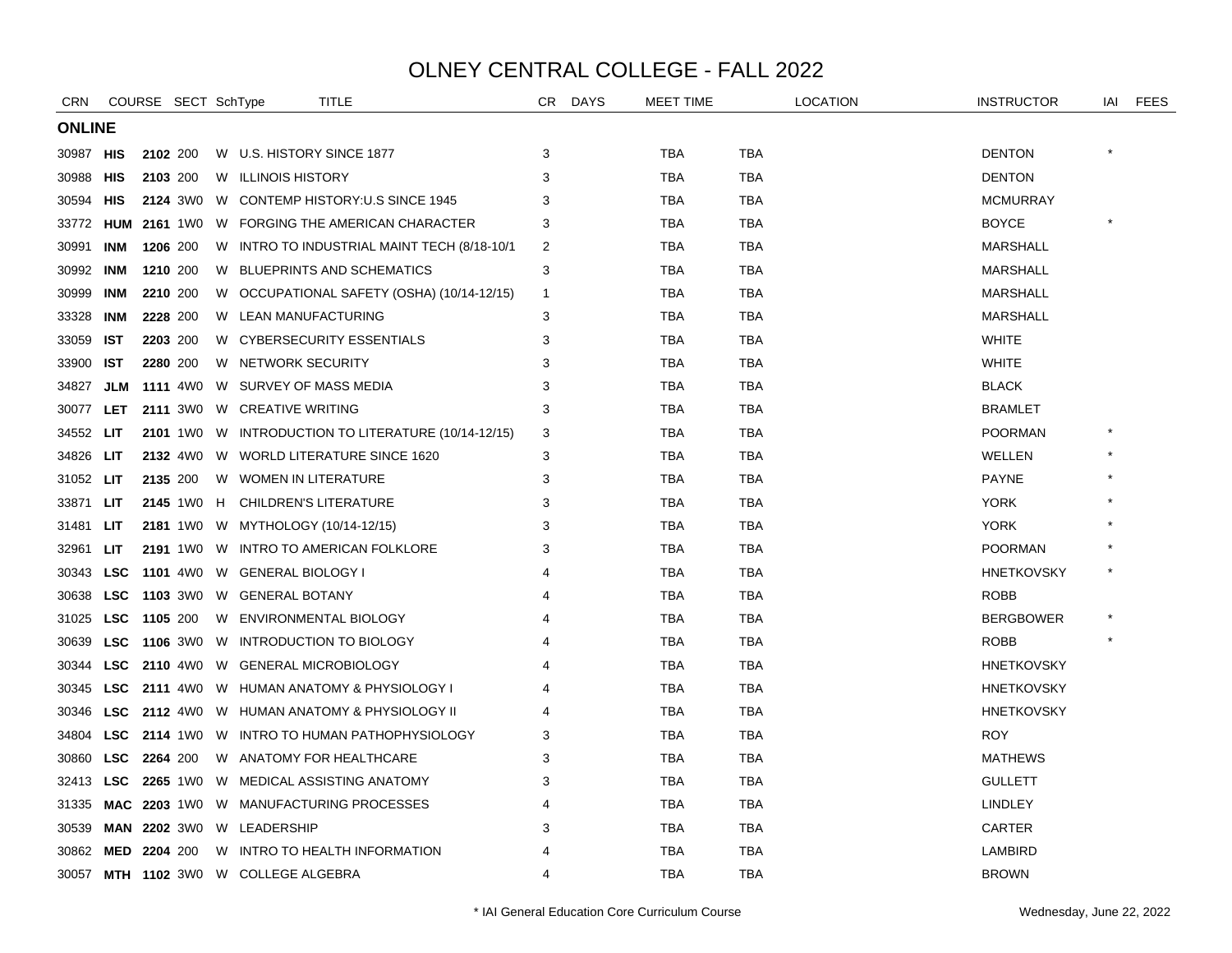| <b>CRN</b>    |            | COURSE SECT SchType   |                                              | TITLE                                                    | CR. | <b>DAYS</b> | <b>MEET TIME</b> |            | <b>LOCATION</b> | <b>INSTRUCTOR</b>  | iai | <b>FEES</b> |
|---------------|------------|-----------------------|----------------------------------------------|----------------------------------------------------------|-----|-------------|------------------|------------|-----------------|--------------------|-----|-------------|
| <b>ONLINE</b> |            |                       |                                              |                                                          |     |             |                  |            |                 |                    |     |             |
|               |            |                       | 30058 MTH 1103 3W0 W LIBERAL ARTS MATH       |                                                          | 3   |             | <b>TBA</b>       | <b>TBA</b> |                 | <b>BROWN</b>       |     |             |
| 30059         |            |                       | <b>MTH 1104 3W0 W QUANTITATIVE REASONING</b> |                                                          | 3   |             | <b>TBA</b>       | <b>TBA</b> |                 | <b>BROWN</b>       |     |             |
| 30060         |            |                       | MTH 1105 3W0 W TRIGONOMETRY                  |                                                          | 3   |             | <b>TBA</b>       | <b>TBA</b> |                 | <b>BROWN</b>       |     |             |
| 31431         |            |                       |                                              | <b>MTH 1121 1WO W MATHEMATICS FOR ELE. MAJORS</b>        |     |             | TBA              | <b>TBA</b> |                 | <b>SCHUCKER</b>    |     |             |
| 34270         |            | <b>MTH 1121 110</b>   |                                              | W MATHEMATICS FOR ELE. MAJORS (8/18-12/15)               | 4   |             | TBA              | <b>TBA</b> |                 | <b>SCHUCKER</b>    |     |             |
| 34831         |            | <b>MTH 1122 1W0</b>   |                                              | W GEOMETRY FOR ELEMENTARY MAJORS                         | 3   |             | <b>TBA</b>       | <b>TBA</b> |                 | <b>SCHUCKER</b>    |     |             |
| 30061         |            | <b>MTH 1131 3W0</b>   |                                              | W INTRODUCTION TO STATISTICS                             | 3   |             | <b>TBA</b>       | <b>TBA</b> |                 | <b>BROWN</b>       |     |             |
| 33051         |            | <b>MTH 1152 200</b>   | W APPLIED CALCULUS                           |                                                          |     |             | TBA              | TBA        |                 | <b>BOHNHOFF</b>    |     |             |
| 31075         |            | <b>MTH 1153 201</b>   | W STATISTICS                                 |                                                          | 3   |             | <b>TBA</b>       | <b>TBA</b> |                 | <b>CUTRIGHT</b>    |     |             |
| 30062         |            | <b>MTH 1171 3W0</b>   |                                              | W CALC. & ANALYTIC GEOMETRY I                            | 5   |             | <b>TBA</b>       | TBA        |                 | <b>BROWN</b>       |     |             |
| 32857         |            |                       |                                              | MTH 1172 3W0 W CALC. & ANALYTIC GEOMETRY II              | 5   |             | TBA              | TBA        |                 | <b>BROWN</b>       |     |             |
| 31446         |            |                       | MTH 1201 1WO W TECHNICAL MATHEMATICS         |                                                          | 3   |             | <b>TBA</b>       | <b>TBA</b> |                 | <b>MATTHEWS</b>    |     |             |
| 31448         |            |                       | MTH 1203 1W0 W MEDICAL ASSISTING MATH        |                                                          | 2   |             | <b>TBA</b>       | <b>TBA</b> |                 | <b>GULLETT</b>     |     |             |
| 30064         |            |                       |                                              | <b>MTH 2173</b> 3W0 W CALC. & ANALYTIC GEOMETRY III      |     |             | <b>TBA</b>       | TBA        |                 | <b>BROWN</b>       |     |             |
| 31193         |            | MUS 1101 202          | W MUSIC APPRECIATION                         |                                                          | 3   |             | <b>TBA</b>       | <b>TBA</b> |                 | <b>PITTMAN</b>     |     |             |
| 31069         |            | <b>MUS 1102 1W0</b>   |                                              | W HISTORY OF AMERICAN MUSIC                              | 3   |             | <b>TBA</b>       | TBA        |                 | <b>PATILLA</b>     |     |             |
| 30250         |            |                       |                                              | <b>MUS 1103 3WO W MUSIC IN MULTICULTURAL AMERICA</b>     | 3   |             | TBA              | TBA        |                 | <b>STROUGHMATT</b> |     |             |
| 31296         |            | PEG 1137 200          |                                              | W FIRST AID & SAFETY EDUCATION                           | 3   |             | <b>TBA</b>       | <b>TBA</b> |                 | <b>BARBEE</b>      |     |             |
| 30452 PHI     |            |                       | 2101 1WO W INTRODUCTION TO ETHICS            |                                                          | 3   |             | <b>TBA</b>       | TBA        |                 | <b>BOYCE</b>       |     |             |
| 31265         | PHI        | <b>2141</b> 1W0       | W ETHICS IN MED. COMM.                       |                                                          | 3   |             | <b>TBA</b>       | TBA        |                 | <b>ROY</b>         |     |             |
| 34852         | <b>PHL</b> |                       |                                              | 1201 1W0 W FOUNDATIONS OF PHILANTHROPY (9/12-10/2)       | -1  |             | <b>TBA</b>       | <b>TBA</b> |                 | <b>RAYCRAFT</b>    |     |             |
| 34853         | <b>PHL</b> |                       |                                              | 1202 1W0 W FUNDRAISING FUNDAMENTALS (10/3-10/23)         | 2   |             | <b>TBA</b>       | TBA        |                 | <b>RAYCRAFT</b>    |     |             |
| 34854         |            |                       |                                              | <b>PHL 1203</b> 1W0 W GRANT WRITING BASICS (10/24-11/13) | -1  |             | TBA              | TBA        |                 | <b>RAYCRAFT</b>    |     |             |
| 33209         |            |                       |                                              | <b>PHM 1201 1WO L ORIENTATION TO PHARMACY TECH</b>       | 2   |             | <b>TBA</b>       | <b>TBA</b> |                 | <b>POTTS</b>       |     | \$20.00     |
| 33210         |            | <b>PHM 1202 1W0 L</b> | PHARMACOLOGY                                 |                                                          | 2   |             | TBA              | <b>TBA</b> |                 | <b>POTTS</b>       |     |             |
| 33211         |            |                       | PHM 1203 1W0 L PHARMACY CALCULATIONS         |                                                          | 2   |             | TBA              | TBA        |                 | <b>POTTS</b>       |     |             |
| 33212         |            |                       | <b>PHM 1204 1WO H PHARMACY OPERATIONS</b>    |                                                          | 2   |             | <b>TBA</b>       | <b>TBA</b> |                 | <b>POTTS</b>       |     | \$40.00     |
| 34120         |            | <b>PHM 2202</b> 1W0 L | <b>CERTIFICATION REVIEW</b>                  |                                                          | 2   |             | <b>TBA</b>       | TBA        |                 | <b>POTTS</b>       |     |             |
| 32964         |            |                       | <b>PHY 1110 1WO W SURVEY OF PHYSICS</b>      |                                                          | 4   |             | TBA              | TBA        |                 | <b>LOGSDON</b>     |     |             |
| 30576         |            |                       | PHY 1120 3W0 W PHYSICS I                     |                                                          | 5   |             | <b>TBA</b>       | <b>TBA</b> |                 | <b>KING</b>        |     |             |
| 30581         | <b>PHY</b> |                       | 2110 3WO W GENERAL PHYSICS I                 |                                                          | 5   |             | TBA              | TBA        |                 | <b>KING</b>        |     |             |
|               |            |                       |                                              | 30599 PLS 1101 3W0 W INTRO TO POLITICAL SCIENCE          | 3   |             | TBA              | TBA        |                 | <b>MCMURRAY</b>    |     |             |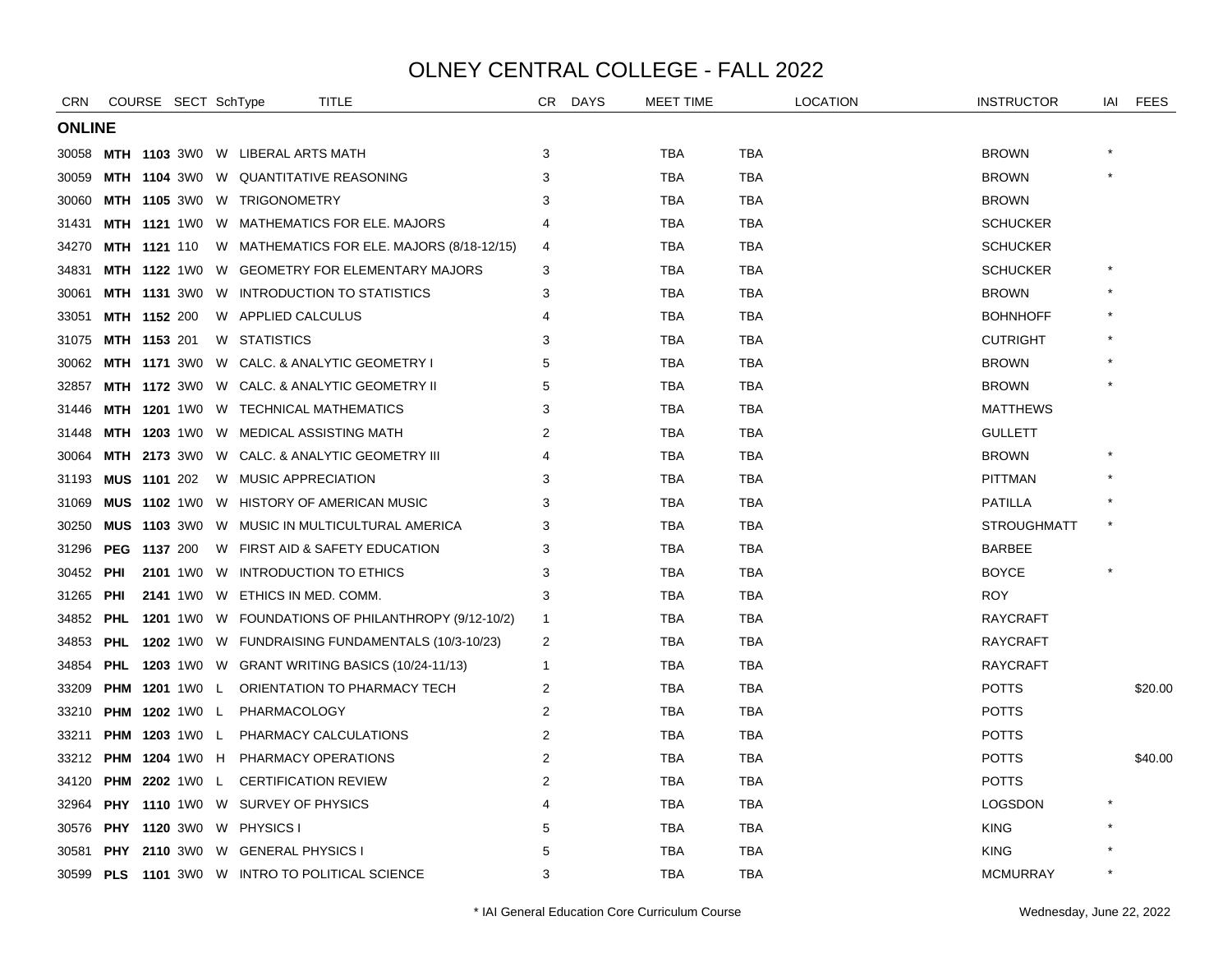| CRN           |            | COURSE SECT SchType   |  |                                              | TITLE                                                   | CR | <b>DAYS</b> | MEET TIME  |            | <b>LOCATION</b> | <b>INSTRUCTOR</b> | iai | FEES |
|---------------|------------|-----------------------|--|----------------------------------------------|---------------------------------------------------------|----|-------------|------------|------------|-----------------|-------------------|-----|------|
| <b>ONLINE</b> |            |                       |  |                                              |                                                         |    |             |            |            |                 |                   |     |      |
| 31127 PLS     |            | 2101 200              |  |                                              | W GOVERNMENT OF THE U.S.                                | 3  |             | <b>TBA</b> | <b>TBA</b> |                 | <b>DENTON</b>     |     |      |
| 32421         | <b>PLS</b> | <b>2101</b> 201       |  |                                              | W GOVERNMENT OF THE U.S. (10/14-12/15)                  | 3  |             | TBA        | TBA        |                 | <b>DENTON</b>     |     |      |
| 34838         |            | <b>PLS</b> 2105 4W0   |  |                                              | W POLITICAL ASSASSINATIONS                              | 3  |             | <b>TBA</b> | <b>TBA</b> |                 | <b>BLACK</b>      |     |      |
| 30923         |            | <b>PRE 0420 200</b>   |  | W INTERMEDIATE ALGEBRA                       |                                                         |    |             | TBA        | TBA        |                 | <b>CUTRIGHT</b>   |     |      |
| 31135         |            | <b>PSY 1101 203</b>   |  | W GENERAL PSYCHOLOGY I                       |                                                         | 3  |             | TBA        | TBA        |                 | <b>HORTIN</b>     |     |      |
| 31140         |            | PSY 1101 204          |  | W GENERAL PSYCHOLOGY I                       |                                                         |    |             | <b>TBA</b> | <b>TBA</b> |                 | <b>HORTIN</b>     |     |      |
| 33471         |            | PSY 1101 205          |  | W GENERAL PSYCHOLOGY I                       |                                                         | 3  |             | <b>TBA</b> | <b>TBA</b> |                 | <b>HORTIN</b>     |     |      |
| 34095         |            | <b>PSY 1101 213</b>   |  |                                              | W GENERAL PSYCHOLOGY I (8/18-12/15)                     | 3  |             | <b>TBA</b> | <b>TBA</b> |                 | <b>HORTIN</b>     |     |      |
| 34859         |            |                       |  |                                              | <b>PSY 1108 1W0 W PSYCHOLOGICAL ASPECTS OF AGING</b>    | 3  |             | <b>TBA</b> | <b>TBA</b> |                 | <b>THORSEN</b>    |     |      |
| 33867         |            | <b>PSY 2104 1W0</b>   |  | W CHILD PSYCHOLOGY                           |                                                         | 3  |             | <b>TBA</b> | TBA        |                 | <b>THORSEN</b>    |     |      |
| 31346         |            | <b>PSY 2107 1W0</b>   |  | W SOCIAL PSYCHOLOGY                          |                                                         |    |             | <b>TBA</b> | <b>TBA</b> |                 | <b>GAINES</b>     |     |      |
| 31149         |            | <b>PSY 2109 202</b>   |  |                                              | W HUMAN GROWTH AND DEVELOPMENT                          |    |             | TBA        | TBA        |                 | <b>HORTIN</b>     |     |      |
| 31271         |            | <b>PSY 2109 203</b>   |  |                                              | W HUMAN GROWTH AND DEVELOPMENT                          | 3  |             | TBA        | TBA        |                 | <b>HORTIN</b>     |     |      |
| 31355         | <b>PTT</b> |                       |  |                                              | 1200 1W0 L INTRO TO PROCESS TECHNOLOGY                  | 3  |             | <b>TBA</b> | <b>TBA</b> |                 | <b>LINDLEY</b>    |     |      |
| 31356         |            | <b>PTT 2205</b> 1W0 L |  |                                              | PTECH QUALITY CONTROL                                   | 3  |             | <b>TBA</b> | TBA        |                 | <b>LINDLEY</b>    |     |      |
| 32457         |            | <b>REM 0422 202</b>   |  |                                              | W MATH LITERACY (10/14-12/15)                           |    |             | <b>TBA</b> | <b>TBA</b> |                 | <b>BENSON</b>     |     |      |
| 34723         |            | <b>REM 0422 201</b>   |  | W MATH LITERACY                              |                                                         |    |             | <b>TBA</b> | <b>TBA</b> |                 | <b>BENSON</b>     |     |      |
| 31349         |            |                       |  |                                              | SOC 2101 1W0 W PRINCIPLES OF SOCIOLOGY                  | 3  |             | TBA        | TBA        |                 | <b>THORSEN</b>    |     |      |
| 31429         |            | <b>SOC 2102 202</b>   |  |                                              | W SOCIAL PROBLEMS AND TRENDS                            | з  |             | <b>TBA</b> | <b>TBA</b> |                 | <b>DENTON</b>     |     |      |
| 32420         |            | SOC 2102 201          |  |                                              | W SOCIAL PROBLEMS AND TRENDS (10/14-12/15)              | 3  |             | <b>TBA</b> | <b>TBA</b> |                 | <b>DENTON</b>     |     |      |
| 31277         |            | <b>SOC 2103 1W0</b>   |  | W MARRIAGE & FAMILY                          |                                                         | 3  |             | TBA        | TBA        |                 | <b>THORSEN</b>    |     |      |
| 31351         |            | <b>SOC 2104 1W0</b>   |  | W DEATH & DYING                              |                                                         | 3  |             | <b>TBA</b> | <b>TBA</b> |                 | <b>THORSEN</b>    |     |      |
| 33961         |            |                       |  |                                              | SPE 1101 3W0 W FUND. OF EFFECTIVE SPEAKING              | 3  |             | <b>TBA</b> | <b>TBA</b> |                 | <b>MCDONALD</b>   |     |      |
| 33515         |            |                       |  |                                              | <b>SPM 1101 4W0 W INTRO TO SPORT MANAGEMENT</b>         | 3  |             | TBA        | TBA        |                 | <b>BRENNEMAN</b>  |     |      |
| 34265         |            | SPM 1101 410          |  |                                              | W INTRO TO SPORT MANAGEMENT (8/18-12/15)                | 3  |             | <b>TBA</b> | <b>TBA</b> |                 | <b>BRENNEMAN</b>  |     |      |
| 33271         |            | <b>SPM 1111 3W0</b>   |  |                                              | W SPORTS AND SOCIETY (10/14-12/15)                      | 3  |             | TBA        | <b>TBA</b> |                 | <b>MCMURRAY</b>   |     |      |
| 33252         |            |                       |  | SPM 2101 1W0 W SPORT COMMUNICATION           |                                                         |    |             | TBA        | TBA        |                 | <b>BROWNING</b>   |     |      |
| 30350         |            |                       |  | <b>SPN 1111 4W0 W ELEMENTARY SPANISH I</b>   |                                                         | 4  |             | <b>TBA</b> | <b>TBA</b> |                 | <b>CURRIE</b>     |     |      |
| 33425         |            |                       |  |                                              | <b>SPN 1111</b> 410 W ELEMENTARY SPANISH I (8/18-12/15) |    |             | TBA        | TBA        |                 | <b>CURRIE</b>     |     |      |
| 30351         |            |                       |  | <b>SPN 1121 4WO W ELEMENTARY SPANISH II</b>  |                                                         |    |             | TBA        | TBA        |                 | <b>CURRIE</b>     |     |      |
| 34828         |            |                       |  | <b>SPN 2112 1WO W INTERMEDIATE SPANISH I</b> |                                                         |    |             | TBA        | <b>TBA</b> |                 | <b>MINIER</b>     |     |      |
|               |            |                       |  | 34829 SPN 2121 1W0 C INTERMEDIATE SPANISH II |                                                         | 4  |             | <b>TBA</b> | <b>TBA</b> |                 | <b>MINIER</b>     |     |      |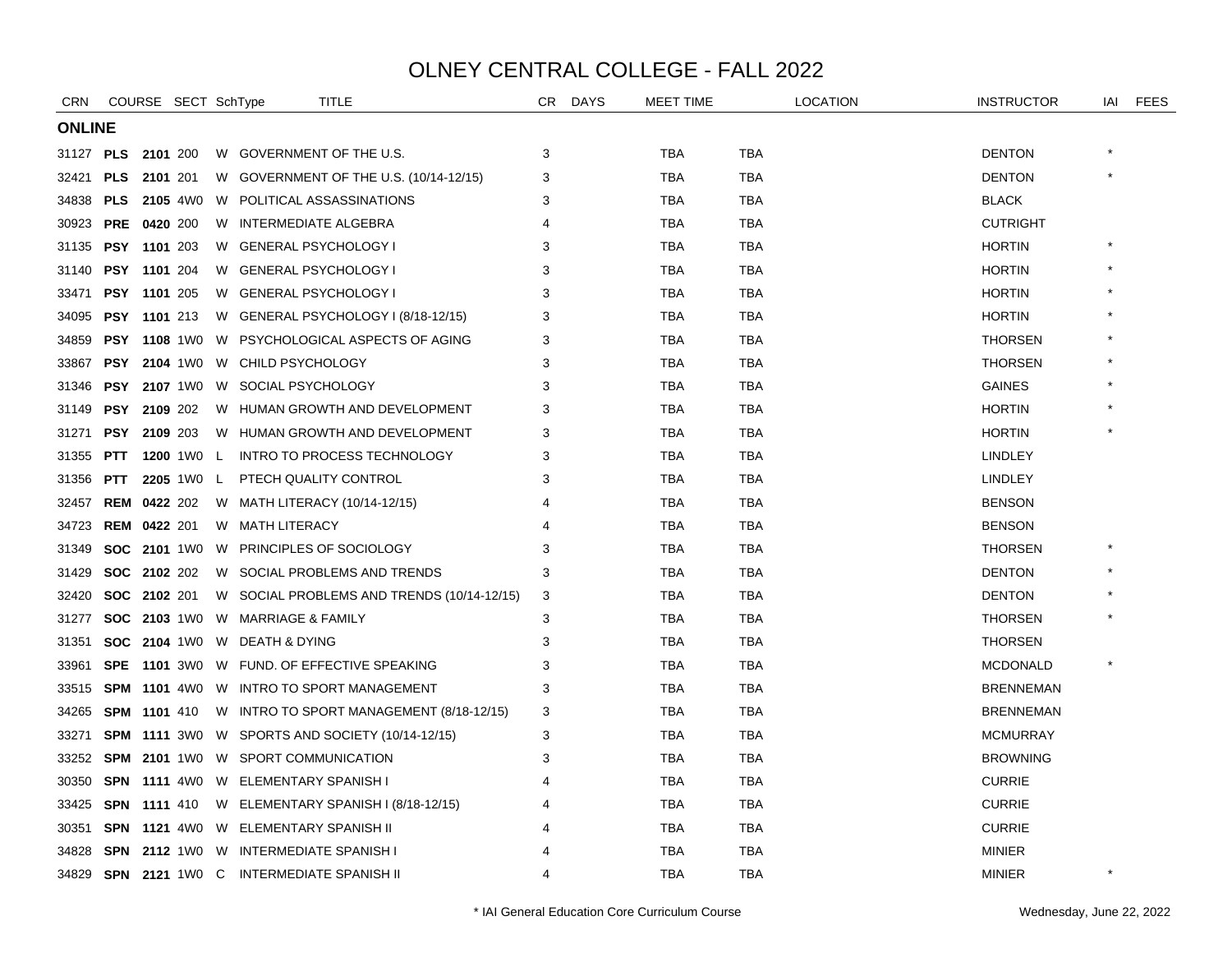| CRN <sub></sub>              |                     |                     | COURSE SECT SchType |              |                                          | <b>TITLE</b>                                      |                | CR DAYS      | <b>MEET TIME</b>           | <b>LOCATION</b>                          | <b>INSTRUCTOR</b> | IAI FEES |
|------------------------------|---------------------|---------------------|---------------------|--------------|------------------------------------------|---------------------------------------------------|----------------|--------------|----------------------------|------------------------------------------|-------------------|----------|
| <b>ONLINE</b>                |                     |                     |                     |              |                                          |                                                   |                |              |                            |                                          |                   |          |
|                              |                     |                     |                     |              |                                          | 30504 TEL 1275 1W0 W ESSENTIAL COMPUTER SKILLS    | 2              |              | <b>TBA</b>                 | <b>TBA</b>                               | <b>STAFF</b>      |          |
|                              |                     |                     |                     |              |                                          | 34755 UAS 2210 200 W UAT INDUSTRY APPLICATIONS    | 2              |              | <b>TBA</b>                 | TBA                                      | <b>HENTON</b>     |          |
| <b>RADIOGRAPHY</b>           |                     |                     |                     |              |                                          |                                                   |                |              |                            |                                          |                   |          |
| 31152 RAD 1201 520           |                     |                     |                     | C.           |                                          | INTRO TO RAD AND PATIENT CARE                     | $\overline{4}$ | мw           |                            | 12:30 PM - 2:20 PM WATTLEWORTH HALL 115  | <b>OCHS</b>       | \$57.15  |
| 31153 RAD 1204 520           |                     |                     |                     |              |                                          | C RADIOGRAPHIC PROCEDURES I                       | 4              | м            |                            | 9:00 AM - 11:50 AM WATTLEWORTH HALL 115  | <b>RAUCH</b>      |          |
|                              |                     |                     |                     | C            |                                          |                                                   |                | W            |                            | 8:00 AM - 9:50 AM WATTLEWORTH HALL 116   |                   |          |
|                              |                     |                     |                     | C            |                                          |                                                   |                | W            |                            | 10:00 AM - 11:50 AM WATTLEWORTH HALL 116 |                   |          |
| 31167 RAD 1204 521           |                     |                     |                     |              |                                          | C RADIOGRAPHIC PROCEDURES I                       | 4              | М            |                            | 9:00 AM - 11:50 AM WATTLEWORTH HALL 115  | <b>RAUCH</b>      |          |
| 31212 RAD 1204 522           |                     |                     |                     | C.           |                                          | RADIOGRAPHIC PROCEDURES I                         | 4              | м            |                            | 9:00 AM - 11:50 AM WATTLEWORTH HALL 115  | <b>RAUCH</b>      |          |
|                              |                     |                     |                     | C            |                                          |                                                   |                | W            |                            | 2:30 PM - 4:20 PM WATTLEWORTH HALL 116   |                   |          |
| 31205                        | <b>RAD 1206 520</b> |                     |                     | B            |                                          | APPLIED CLINICAL RADIOLOGY I                      | 2              |              | <b>TBA</b>                 | <b>CLINICAL</b>                          | <b>OCHS</b>       | \$140.00 |
| 31402 RAD                    |                     | 2222 520            |                     | $\mathsf{L}$ |                                          | IMAGE PRODUCTION & EVALUATION                     | $\overline{4}$ | $\mathsf{T}$ |                            | 12:30 PM - 4:20 PM WATTLEWORTH HALL 115  | <b>RAUCH</b>      | \$57.15  |
|                              |                     |                     |                     |              |                                          | 31403 RAD 2227 520 C RADIOGRAPHIC PROCEDURES III  | 4              | $\mathsf{T}$ |                            | 9:00 AM - 11:50 AM WATTLEWORTH HALL 115  | <b>RAUCH</b>      |          |
|                              |                     |                     |                     | C            |                                          |                                                   |                | R            |                            | 8:00 AM - 9:50 AM WATTLEWORTH HALL 116   |                   |          |
| 31408 <b>RAD 2227</b> 521    |                     |                     |                     |              |                                          | C RADIOGRAPHIC PROCEDURES III                     | 4              | $\top$       |                            | 9:00 AM - 11:50 AM WATTLEWORTH HALL 115  | <b>RAUCH</b>      |          |
|                              |                     |                     |                     | C            |                                          |                                                   |                | R.           |                            | 10:00 AM - 11:50 AM WATTLEWORTH HALL 116 |                   |          |
| 33082 RAD 2227 522           |                     |                     |                     |              |                                          | C RADIOGRAPHIC PROCEDURES III                     | 4              | $\mathsf{T}$ |                            | 9:00 AM - 11:50 AM WATTLEWORTH HALL 115  | <b>RAUCH</b>      |          |
|                              |                     |                     |                     | C            |                                          |                                                   |                | R.           |                            | 4:30 PM - 6:20 PM WATTLEWORTH HALL 116   |                   |          |
| 31401                        | <b>RAD</b>          | 2228 520            |                     |              |                                          | L RADIATION BIOLOGY & PROTECTION                  | 4              | R            |                            | 12:30 PM - 4:20 PM WATTLEWORTH HALL 115  | <b>OCHS</b>       |          |
| 31411 <b>RAD 2246</b> 520    |                     |                     |                     |              |                                          | B APPLIED CLINICAL RADIOLOGY IV                   | 3              | <b>MWF</b>   | 8:00 AM - 4:00 PM CLINICAL |                                          | <b>OCHS</b>       | \$150.00 |
|                              |                     |                     |                     |              |                                          | 32514 RAD 2298 520 L TOPICS/ISSUES IN RADIOGRAPHY | $\mathbf 1$    |              | <b>TBA</b>                 | <b>TBA</b>                               | <b>RAUCH</b>      |          |
| <b>SCIENCE-SEE IAI NOTES</b> |                     |                     |                     |              |                                          |                                                   |                |              |                            |                                          |                   |          |
|                              |                     |                     |                     |              |                                          | 30867 CHM 1120 200 C INTRODUCTORY CHEMISTRY       | 5              | WF           |                            | 9:00 AM - 10:50 AM WATTLEWORTH HALL 107  | LINEBERRY         | \$10.00  |
|                              |                     |                     |                     | C            |                                          |                                                   |                | м            |                            | 9:00 AM - 10:50 AM WATTLEWORTH HALL 301  |                   |          |
|                              |                     |                     |                     |              | 30869 CHM 1130 200 C GENERAL CHEMISTRY I |                                                   |                | 5 MTWF       |                            | 12:00 PM - 12:50 PM WATTLEWORTH HALL 107 | LINEBERRY         | \$10.00  |
|                              |                     |                     |                     | C            |                                          |                                                   |                | R.           |                            | 9:00 AM - 10:50 AM WATTLEWORTH HALL 301  |                   |          |
| 34737 CHM 1130 201           |                     |                     |                     |              | C GENERAL CHEMISTRY I                    |                                                   |                | 5 MTWF       |                            | 1:00 PM - 1:50 PM WATTLEWORTH HALL 107   | LINEBERRY         | \$10.00  |
| 34737                        |                     | <b>CHM 1130 201</b> |                     |              | C GENERAL CHEMISTRY I                    |                                                   | 5              | R.           |                            | 1:00 PM - 2:50 PM WATTLEWORTH HALL 301   | LINEBERRY         | \$10.00  |
| 34734                        | <b>CHM 1132 200</b> |                     |                     |              | C GENERAL CHEMISTRY II                   |                                                   |                | 5 MTWF       |                            | 2:00 PM - 2:50 PM WATTLEWORTH HALL 107   | <b>LINEBERRY</b>  | \$10.00  |
|                              |                     |                     |                     | C            |                                          |                                                   |                | R            |                            | 11:00 AM - 12:50 PM WATTLEWORTH HALL 301 |                   |          |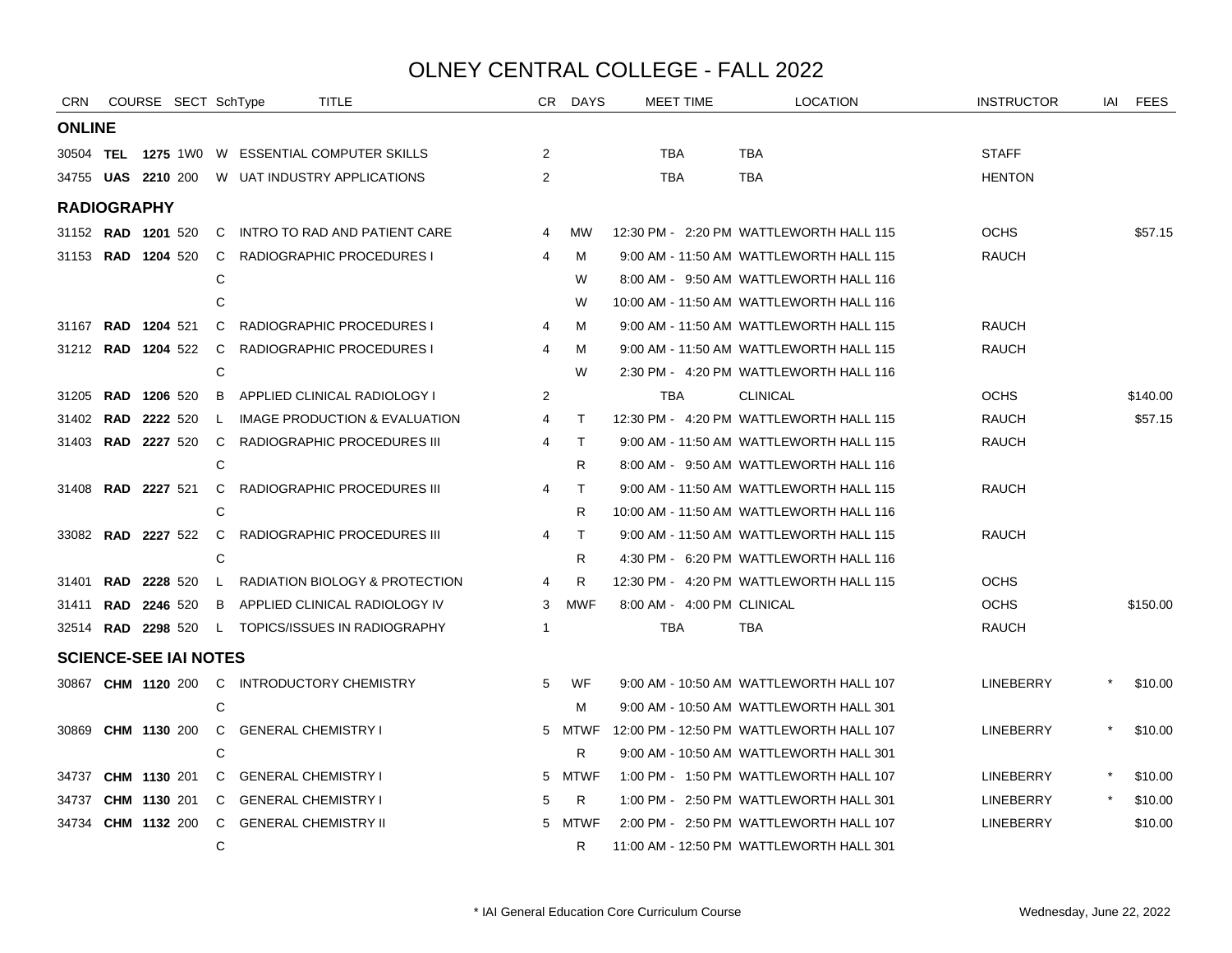| <b>CRN</b> | COURSE SECT SchType          |                |                                        | TITLE                                            |                | CR DAYS      |     | <b>MEET TIME</b> | <b>LOCATION</b>                          | <b>INSTRUCTOR</b> | IAI FEES |
|------------|------------------------------|----------------|----------------------------------------|--------------------------------------------------|----------------|--------------|-----|------------------|------------------------------------------|-------------------|----------|
|            | <b>SCIENCE-SEE IAI NOTES</b> |                |                                        |                                                  |                |              |     |                  |                                          |                   |          |
|            |                              |                | 30871 CHM 2120 200 C ORGANIC CHEMISTRY |                                                  |                | 5 MWRF       |     |                  | 8:00 AM - 8:50 AM WATTLEWORTH HALL 107   | LINEBERRY         |          |
|            |                              | C              |                                        |                                                  |                | $\mathsf{T}$ |     |                  | 7:30 AM - 9:20 AM WATTLEWORTH HALL 301   |                   |          |
|            | 31102 GEL 1110 200           |                | C GENERAL GEOLOGY                      |                                                  | 3              | MWF          |     |                  | 11:00 AM - 11:50 AM WATTLEWORTH HALL 107 | LINEBERRY         |          |
|            | 34883 GEL 1110 210           |                |                                        | C GENERAL GEOLOGY (8/18-12/15)                   | 3              | MWF          |     |                  | 11:00 AM - 11:50 AM WATTLEWORTH HALL 107 | LINEBERRY         |          |
|            | 31010 LSC 1101 201           | C              | GENERAL BIOLOGY I                      |                                                  | 4              | MWF          |     |                  | 9:00 AM - 9:50 AM WATTLEWORTH HALL 303   | <b>SHORT</b>      | \$10.00  |
|            |                              | С              |                                        |                                                  |                | $\mathsf{T}$ |     |                  | 1:00 PM - 2:50 PM WATTLEWORTH HALL 304   |                   |          |
|            | 31012 LSC 1101 202           |                | C GENERAL BIOLOGY I                    |                                                  | 4              | <b>MWF</b>   |     |                  | 11:00 AM - 11:50 AM WATTLEWORTH HALL 303 | <b>SHORT</b>      | \$10.00  |
|            |                              | C              |                                        |                                                  |                | R            |     |                  | 8:00 AM - 9:50 AM WATTLEWORTH HALL 304   |                   |          |
|            | 31016 LSC 1101 203           | C.             | <b>GENERAL BIOLOGY I</b>               |                                                  |                | 4 MWF        |     |                  | 2:00 PM - 2:50 PM WATTLEWORTH HALL 211   | <b>MATHEWS</b>    | \$10.00  |
|            |                              | C              |                                        |                                                  |                | R.           |     |                  | 1:00 PM - 2:50 PM WATTLEWORTH HALL 211   |                   |          |
|            | 34732 LSC 1103 200           | H              |                                        | GENERAL BOTANY (10/14-12/15)                     | 4              | MWF          |     |                  | 10:00 AM - 11:50 AM WATTLEWORTH HALL 304 | <b>BERGBOWER</b>  |          |
|            | 33146 LSC 1104 200           |                |                                        | H GENERAL ZOOLOGY (8/18-10/13)                   | 4              | MWF          |     |                  | 10:00 AM - 11:50 AM WATTLEWORTH HALL 211 | <b>BERGBOWER</b>  |          |
|            | 31028 LSC 1106 200           | $\mathsf{C}$   |                                        | INTRODUCTION TO BIOLOGY                          | 4              | MWF          |     |                  | 9:00 AM - 9:50 AM WATTLEWORTH HALL 203   | <b>BERGBOWER</b>  |          |
|            |                              | С              |                                        |                                                  |                | R            |     |                  | 10:00 AM - 11:50 AM WATTLEWORTH HALL 304 |                   |          |
|            | 30880 LSC 1198 200           | $\mathsf{L}$   |                                        | TOPICS/ISSUES LIFE SCIENCES                      | $\overline{1}$ |              | TBA |                  | <b>WATTLEWORTH HALL 115</b>              | <b>OCHS</b>       |          |
|            | 31029 LSC 2110 200           | C              |                                        | <b>GENERAL MICROBIOLOGY</b>                      | 4              | MWF          |     |                  | 1:00 PM - 1:50 PM WATTLEWORTH HALL 203   | <b>BERGBOWER</b>  | \$10.00  |
|            |                              | C              |                                        |                                                  |                | R            |     |                  | 1:00 PM - 2:50 PM WATTLEWORTH HALL 304   |                   |          |
|            | 31030 LSC 2111 200           | C.             |                                        | HUMAN ANATOMY & PHYSIOLOGY I                     | 4              | MWF          |     |                  | 8:00 AM - 8:50 AM WATTLEWORTH HALL 211   | <b>MATHEWS</b>    | \$10.00  |
|            |                              | C              |                                        |                                                  |                | R            |     |                  | 8:00 AM - 9:50 AM WATTLEWORTH HALL 211   |                   |          |
|            | 31031 LSC 2111 201           | C.             |                                        | <b>HUMAN ANATOMY &amp; PHYSIOLOGY I</b>          |                | 4 MWF        |     |                  | 9:00 AM - 9:50 AM WATTLEWORTH HALL 211   | <b>MATHEWS</b>    | \$10.00  |
|            |                              | C              |                                        |                                                  |                | T            |     |                  | 8:00 AM - 9:50 AM WATTLEWORTH HALL 211   |                   |          |
|            | 31034 LSC 2111 202           | $\overline{C}$ |                                        | HUMAN ANATOMY & PHYSIOLOGY I                     |                | 4 MWF        |     |                  | 12:00 PM - 12:50 PM WATTLEWORTH HALL 211 | <b>MATHEWS</b>    | \$10.00  |
|            |                              | C              |                                        |                                                  |                | R.           |     |                  | 10:00 AM - 11:50 AM WATTLEWORTH HALL 211 |                   |          |
|            | 31045 LSC 2112 201           |                |                                        | C HUMAN ANATOMY & PHYSIOLOGY II                  | $\overline{4}$ | <b>MWF</b>   |     |                  | 1:00 PM - 1:50 PM WATTLEWORTH HALL 211   | <b>MATHEWS</b>    | \$10.00  |
|            |                              | C              |                                        |                                                  |                | $\top$       |     |                  | 1:00 PM - 2:50 PM WATTLEWORTH HALL 211   |                   |          |
|            | 33860 LSC 2112 200           |                |                                        | C HUMAN ANATOMY & PHYSIOLOGY II                  |                | 4 MWF        |     |                  | 10:00 AM - 10:50 AM WATTLEWORTH HALL 303 | <b>SHORT</b>      | \$10.00  |
|            |                              | C              |                                        |                                                  |                | $\top$       |     |                  | 10:00 AM - 11:50 AM WATTLEWORTH HALL 211 |                   |          |
|            | 31108 PHY 1120 200           | H              | PHYSICS I                              |                                                  | 5              | MWF          |     |                  | 8:00 AM - 8:50 AM WATTLEWORTH HALL 302   | <b>MASON</b>      |          |
|            |                              | н              |                                        |                                                  |                | м            |     |                  | 2:00 PM - 3:50 PM WATTLEWORTH HALL 302   |                   |          |
|            | 31570 PHY 2112 200           |                | H GENERAL PHYSICS II                   |                                                  | 5              | MWF          |     |                  | 9:00 AM - 9:50 AM WATTLEWORTH HALL 302   | <b>MASON</b>      |          |
|            |                              | н              |                                        |                                                  |                | м            |     |                  | 5:00 PM - 6:50 PM WATTLEWORTH HALL 302   |                   |          |
|            |                              |                |                                        | 31571 PHY 2120 200 L ANALYTICAL MECH I (STATICS) |                | 3 MWF        |     |                  | 12:00 PM - 12:50 PM WATTLEWORTH HALL 302 | <b>MASON</b>      |          |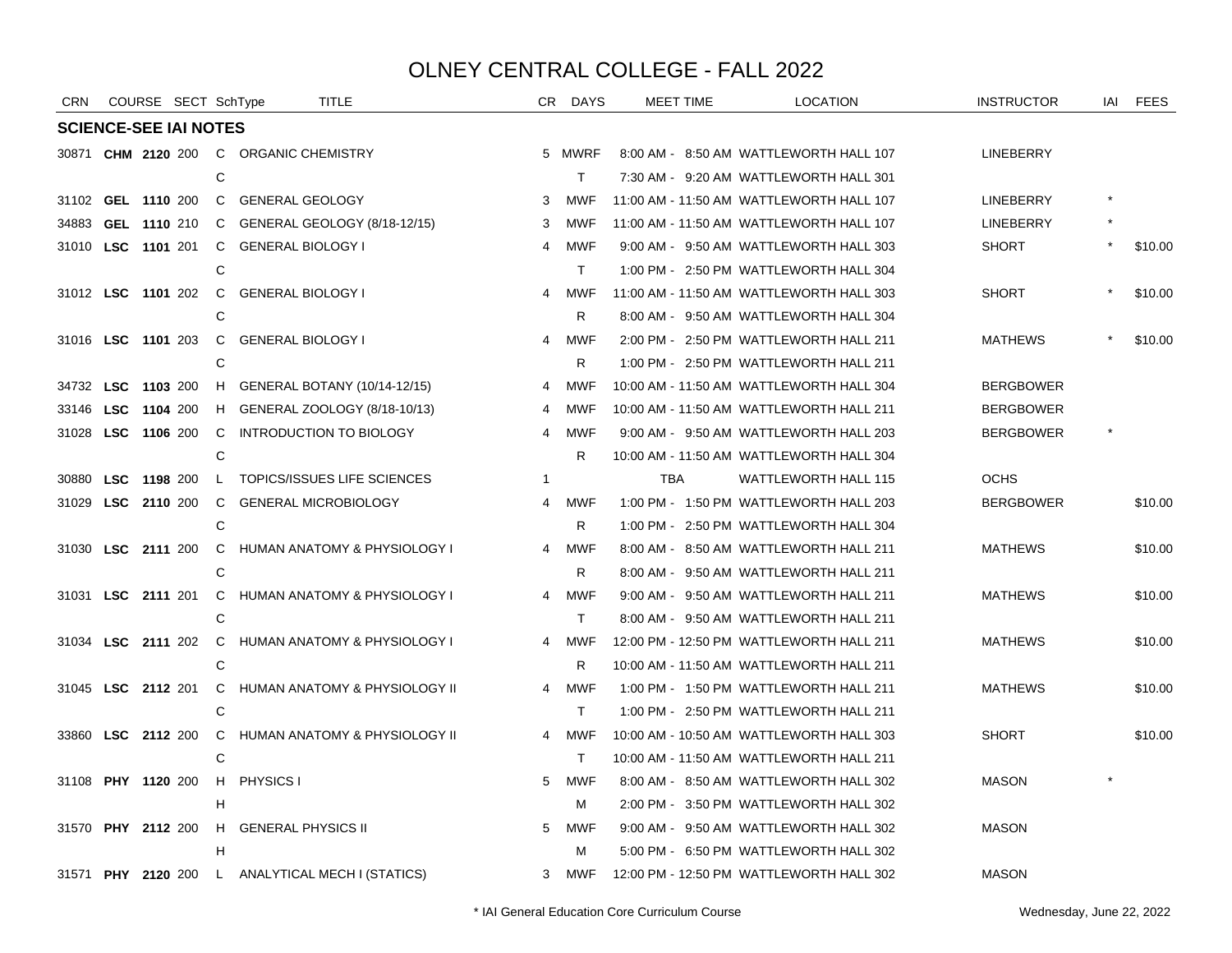| <b>CRN</b> |            | COURSE SECT SchType          |              | <b>TITLE</b>                                             |              | CR DAYS      | <b>MEET TIME</b> | <b>LOCATION</b>                            | <b>INSTRUCTOR</b> | IAI | FEES    |
|------------|------------|------------------------------|--------------|----------------------------------------------------------|--------------|--------------|------------------|--------------------------------------------|-------------------|-----|---------|
|            |            | <b>SCIENCE-SEE IAI NOTES</b> |              |                                                          |              |              |                  |                                            |                   |     |         |
|            |            |                              |              | 34742 PSC 1101 200 H INTRO TO PHYSICAL SCIENCE           | 4            | $\top$       |                  | 10:00 AM - 11:50 AM WATTLEWORTH HALL 301   | <b>URFER</b>      |     |         |
|            |            | 34742 PSC 1101 200           |              | H INTRO TO PHYSICAL SCIENCE                              | 4            | T            |                  | 10:00 AM - 11:50 AM WATTLEWORTH HALL 302   | <b>URFER</b>      |     |         |
|            |            |                              | H            |                                                          |              |              | TBA              | TBA                                        |                   |     |         |
|            |            |                              |              | 31125 PSC 1111 200 L INTRODUCTION TO ASTRONOMY           | 3            | <b>MWF</b>   |                  | 10:00 AM - 10:50 AM WATTLEWORTH HALL 302   | <b>MASON</b>      |     |         |
|            |            |                              |              | 31048 LSC 1101 230 C GENERAL BIOLOGY I                   | 4            | $\mathsf{T}$ |                  | 6:00 PM - 8:50 PM WATTLEWORTH HALL 303     | <b>SHORT</b>      |     | \$10.00 |
|            |            |                              | C            |                                                          |              | R.           |                  | 6:00 PM - 8:50 PM WATTLEWORTH HALL 304     |                   |     |         |
|            |            | <b>SIGN LANGUAGE</b>         |              |                                                          |              |              |                  |                                            |                   |     |         |
|            |            |                              |              | 31418 HEA 1201 230 L CONVERSATIONAL SIGN LANGUAGE I      | 3            | R            |                  | 6:00 PM - 8:50 PM WATTLEWORTH HALL 110     | <b>REYNOLDS</b>   |     |         |
|            |            |                              |              | <b>SOCIAL SCIENCE-SEE IAI NOTES</b>                      |              |              |                  |                                            |                   |     |         |
|            |            |                              |              | 30940 <b>ECN 2101</b> 200 L PRINCIPLES OF MACROECONOMICS | 3            | TR.          |                  | 9:30 AM - 10:45 AM WATTLEWORTH HALL 102    | KENDALL           |     |         |
|            |            | 34862 <b>ECN 2101</b> 250    | -1           | PRINCIPLES OF MACROECONOMICS                             | 3            |              | <b>TBA</b>       | <b>TBA</b>                                 | KENDALL           |     |         |
| 30941      |            |                              |              | <b>ECN 2102 200 L PRINCIPLES OF MICROECONOMICS</b>       | 3            | <b>TR</b>    |                  | 8:00 AM - 9:15 AM WATTLEWORTH HALL 102     | <b>KENDALL</b>    |     |         |
| 30984 HIS  |            |                              |              | 1120 200 L WORLD HISTORY TO 1500                         | 3            | TR.          |                  | 9:30 AM - 10:45 AM WATTLEWORTH HALL 103    | <b>DENTON</b>     |     |         |
| 30985      | HIS        | 2101 200                     |              | L U.S. HISTORY TO 1877                                   | 3            | <b>MWF</b>   |                  | 10:00 AM - 10:50 AM WATTLEWORTH HALL 103   | <b>DENTON</b>     |     |         |
| 31128      | <b>PLS</b> | 2105 200                     | $\mathsf{L}$ | POLITICAL ASSASSINATIONS                                 | 3            | <b>TR</b>    |                  | 11:00 AM - 12:15 PM WATTLEWORTH HALL 103   | <b>DENTON</b>     |     |         |
| 31130      |            | <b>PSY 1101 200</b>          |              | L GENERAL PSYCHOLOGY I                                   | 3            | <b>TR</b>    |                  | 9:30 AM - 10:45 AM WATTLEWORTH HALL 105    | <b>HORTIN</b>     |     |         |
| 31132      |            |                              |              | <b>PSY 1101 201 L GENERAL PSYCHOLOGY I</b>               | 3            | <b>MWF</b>   |                  | 10:00 AM - 10:50 AM WATTLEWORTH HALL 105   | <b>HORTIN</b>     |     |         |
|            |            | 31133 PSY 1101 202 L         |              | <b>GENERAL PSYCHOLOGY I</b>                              | 3            | <b>MWF</b>   |                  | 1:00 PM - 1:50 PM WATTLEWORTH HALL 105     | <b>HORTIN</b>     |     |         |
| 34885      |            |                              |              | <b>PSY 1101</b> 211 L GENERAL PSYCHOLOGY I (8/18-12/15)  | 3            | MWF          |                  | 10:00 AM - 10:50 AM WATTLEWORTH HALL 105   | <b>HORTIN</b>     |     |         |
| 31141      |            | <b>PSY 2107 200</b>          |              | L SOCIAL PSYCHOLOGY                                      | 3            | <b>MWF</b>   |                  | 9:00 AM - 9:50 AM WATTLEWORTH HALL 105     | <b>HORTIN</b>     |     |         |
| 31145      |            | <b>PSY 2109 200</b>          |              | L HUMAN GROWTH AND DEVELOPMENT                           | 3            | <b>MWF</b>   |                  | 11:00 AM - 11:50 AM WATTLEWORTH HALL 105   | <b>HORTIN</b>     |     |         |
| 31147      |            |                              |              | <b>PSY 2109 201 L HUMAN GROWTH AND DEVELOPMENT</b>       | 3            | TR           |                  | 11:00 AM - 12:15 PM WATTLEWORTH HALL 105   | <b>HORTIN</b>     |     |         |
| 31419      |            | <b>SOC 1108 200</b>          |              | L RACE AND ETHNIC RELATIONS                              | 3            | MWF          |                  | 11:00 AM - 11:50 AM WATTLEWORTH HALL 106   | <b>ROCHE</b>      |     |         |
|            |            | 31421 <b>SOC 2101</b> 200    |              | H PRINCIPLES OF SOCIOLOGY                                | 3            | <b>MWF</b>   |                  | 11:00 AM - 11:50 AM WATTLEWORTH HALL 103   | <b>DENTON</b>     |     |         |
|            |            |                              |              | 31427 SOC 2101 201 L PRINCIPLES OF SOCIOLOGY             | 3            | MWF          |                  | 12:00 PM - 12:50 PM WATTLEWORTH HALL 103   | <b>DENTON</b>     |     |         |
|            |            | <b>SPECIAL INTEREST</b>      |              |                                                          |              |              |                  |                                            |                   |     |         |
|            |            |                              |              | 30886 TRA 2299 200 L IND STUDY IN MECH & REP             | $\mathbf{1}$ |              | TBA              | INDUSTRIAL TECHNOLOGY 610                  | <b>BOYLES</b>     |     |         |
|            |            |                              |              | 32023 TRA 1606 230 C WOODWORKING III                     | 3            | W            |                  | 5:00 PM - 8:30 PM WEST RICHLAND CENTER 113 | <b>KUENSTLER</b>  |     |         |
|            |            | <b>TOPICS AND ISSUES</b>     |              |                                                          |              |              |                  |                                            |                   |     |         |
|            |            |                              |              | 33154 GEN 1111 200 L STUDENT GOVERNMENT                  | 2            |              | TBA              | TBA                                        | <b>SCHNEIDER</b>  |     |         |
|            |            |                              |              | 30876 HEC 1198 200 L TOPICS/ISSUES IN HOME ECON.         | $\mathbf{1}$ |              | <b>TBA</b>       | WEST RICHLAND CENTER 7                     | <b>MEADOWS</b>    |     |         |